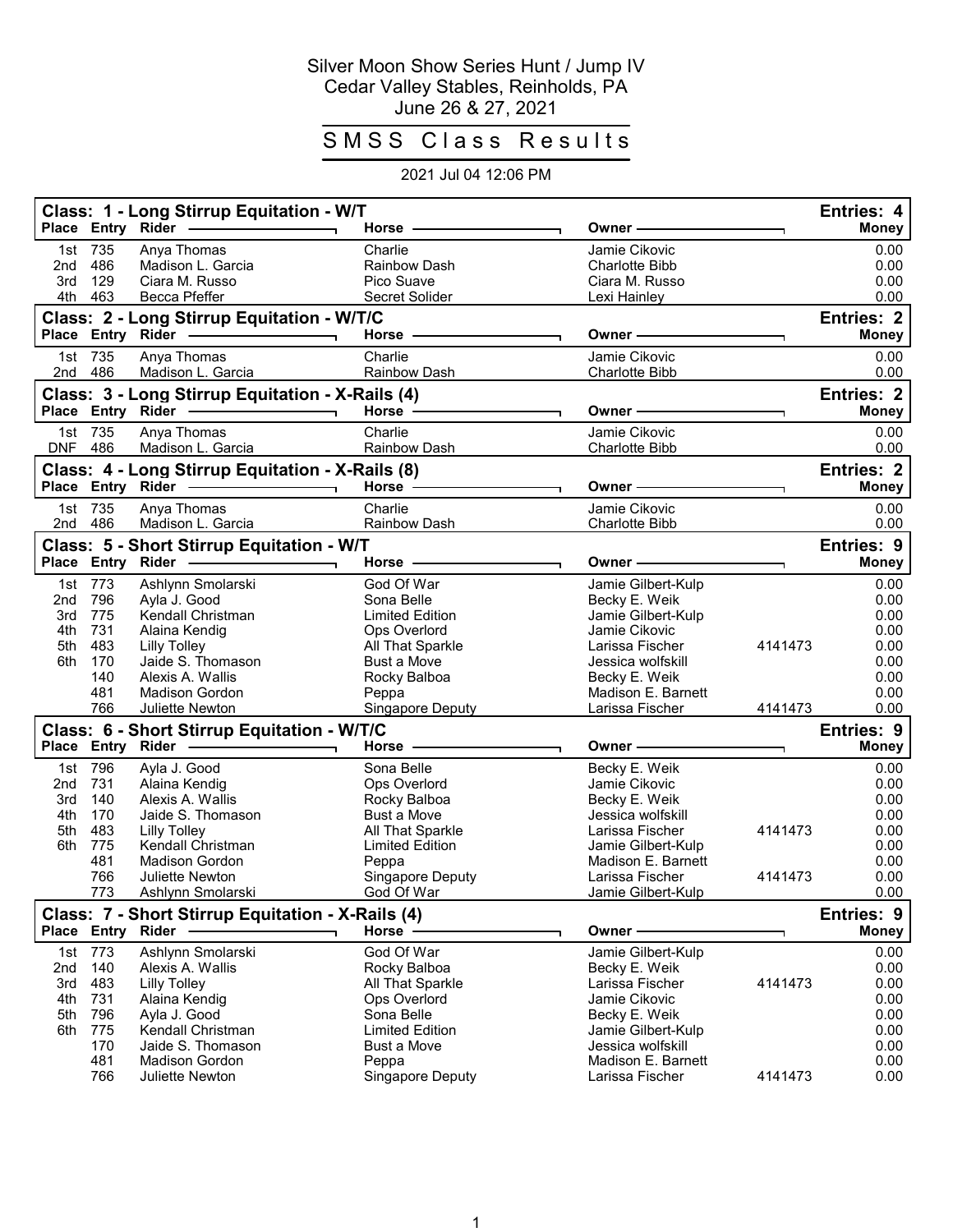|                 | Place Entry Rider | Class: 8 - Short Stirrup Equitation - X-Rails (8)      | Horse -                                 | Owner                                  | Entries: 9<br><b>Money</b> |
|-----------------|-------------------|--------------------------------------------------------|-----------------------------------------|----------------------------------------|----------------------------|
| 1st             | 766               | Juliette Newton                                        | Singapore Deputy                        | Larissa Fischer<br>4141473             | 0.00                       |
| 2 <sub>nd</sub> | 140               | Alexis A. Wallis                                       | Rocky Balboa                            | Becky E. Weik                          | 0.00                       |
| 3rd             | 796               | Ayla J. Good                                           | Sona Belle                              | Becky E. Weik                          | 0.00                       |
| 4th             | 170               | Jaide S. Thomason                                      | Bust a Move                             | Jessica wolfskill                      | 0.00                       |
| 5th             | 773               | Ashlynn Smolarski                                      | God Of War                              | Jamie Gilbert-Kulp                     | 0.00                       |
| 6th             | 481               | <b>Madison Gordon</b>                                  | Peppa                                   | Madison E. Barnett                     | 0.00                       |
|                 | 483               | <b>Lilly Tolley</b>                                    | All That Sparkle                        | Larissa Fischer<br>4141473             | 0.00                       |
|                 | 731               | Alaina Kendig                                          | Ops Overlord                            | Jamie Cikovic                          | 0.00                       |
|                 | 775               | Kendall Christman                                      | <b>Limited Edition</b>                  | Jamie Gilbert-Kulp                     | 0.00                       |
|                 |                   | Class: 9 - Pre-Short Stirrup Equitation - W/T          |                                         |                                        | Entries: 6                 |
|                 | Place Entry       | Rider                                                  | Horse                                   | Owner -                                | <b>Money</b>               |
| 1st             | 164               | Kelly Neustadter                                       | Mohican Star                            | Jessica Wolfskill                      | 0.00                       |
| 2nd             | 478               | Norah F. Kraybill                                      | Happy Feet                              | Madison E. Barnett                     | 0.00                       |
| 3rd             | 785               | Trinity L. Vozzella                                    | Rocky Balboa                            | Becky E. Weik                          | 0.00                       |
| 4th             | 775               | Kendall Christman                                      | <b>Limited Edition</b>                  | Jamie Gilbert-Kulp                     | 0.00                       |
| 5th             | 773               | Addison G. Hoyt                                        | God Of War                              | Jamie Gilbert-Kulp                     | 0.00                       |
|                 | 6th 754           | Adalyn Shingle                                         | A Christmas Wish                        | Jessica wolfskill                      | 0.00                       |
|                 |                   | Class: 10 - Pre-Short Stirrup Equitation - W/T         |                                         |                                        | Entries: 6                 |
|                 | Place Entry Rider |                                                        | Horse                                   | Owner                                  | <b>Money</b>               |
| 1st             | 164               | Kelly Neustadter                                       | Mohican Star                            | Jessica Wolfskill                      | 0.00                       |
| 2nd             | 754               | Adalyn Shingle                                         | A Christmas Wish                        | Jessica wolfskill                      | 0.00                       |
| 3rd             | 478               | Norah F. Kraybill                                      | Happy Feet                              | Madison E. Barnett                     | 0.00                       |
| 4th             | 775               | Kendall Christman                                      | <b>Limited Edition</b>                  | Jamie Gilbert-Kulp                     | 0.00                       |
| 5th             | 773               | Addison G. Hoyt                                        | God Of War                              | Jamie Gilbert-Kulp                     | 0.00                       |
| 6th             | 785               | Trinity L. Vozzella                                    | Rocky Balboa                            | Becky E. Weik                          | 0.00                       |
|                 | Place Entry Rider | Class: 11 - Pre-Short Stirrup Equitation - W/T/C       | Horse                                   | Owner⊹                                 | Entries: 6<br><b>Money</b> |
|                 |                   |                                                        |                                         |                                        |                            |
|                 | 1st 785           | Trinity L. Vozzella                                    | Rocky Balboa                            | Becky E. Weik                          | 0.00                       |
| 2 <sub>nd</sub> | 775               | Kendall Christman                                      | <b>Limited Edition</b>                  | Jamie Gilbert-Kulp                     | 0.00                       |
| 3rd             | 478               | Norah F. Kraybill                                      | Happy Feet                              | Madison E. Barnett                     | 0.00                       |
| 4th<br>5th      | 773<br>164        | Addison G. Hoyt                                        | God Of War                              | Jamie Gilbert-Kulp                     | 0.00                       |
|                 | 6th 754           | Kelly Neustadter<br>Adalyn Shingle                     | <b>Mohican Star</b><br>A Christmas Wish | Jessica Wolfskill<br>Jessica wolfskill | 0.00<br>0.00               |
|                 |                   |                                                        |                                         |                                        |                            |
|                 | Place Entry Rider | Class: 12 - Pre-Short Stirrup Equitation - X-Rails (2) | Horse                                   | Owner⊹                                 | Entries: 6<br><b>Money</b> |
|                 | 775               |                                                        |                                         | Jamie Gilbert-Kulp                     |                            |
| 1st<br>2nd      | 478               | Kendall Christman<br>Norah F. Kraybill                 | <b>Limited Edition</b><br>Happy Feet    | Madison E. Barnett                     | 0.00<br>0.00               |
| 3rd             | 754               | Adalyn Shingle                                         | A Christmas Wish                        | Jessica wolfskill                      | 0.00                       |
| 4th             | 164               | Kelly Neustadter                                       | Mohican Star                            | Jessica Wolfskill                      | 0.00                       |
| 5th             | 785               | Trinity L. Vozzella                                    | Rocky Balboa                            | Becky E. Weik                          | 0.00                       |
| 6th             | 773               | Addison G. Hoyt                                        | God Of War                              | Jamie Gilbert-Kulp                     | 0.00                       |
|                 |                   | Class: 13 - Leadline - Walk                            |                                         |                                        | Entries: 13                |
|                 | Place Entry Rider |                                                        | Horse                                   | Owner -                                | <b>Money</b>               |
| 1st             | 701               | Pamela C. Iswalt                                       | Cupcake                                 | MBP EQUESTRIAN LLC                     | 0.00                       |
| 1st             | 488               | Savanna Good                                           | Ops Overlord                            | Jamie Cikovic                          | 0.00                       |
| 2nd             | 475               | <b>Molly Pupek</b>                                     | Sizzle                                  | Madison E. Barnett                     | 0.00                       |
| 2nd             | 478               | <b>Harper Hess</b>                                     | <b>Happy Feet</b>                       | Madison E. Barnett                     | 0.00                       |
| 3rd             | 470               | Charlotte M. Bibb                                      | <b>Rainbow Dash</b>                     | <b>Charlotte Bibb</b>                  | 0.00                       |
| 3rd             | 479               | Saoirse Taylor                                         | <b>Flat Stanley</b>                     | Madison E. Barnett                     | 0.00                       |
| 4th             | 773               | Ashleigh Goss                                          | God Of War                              | Jamie Gilbert-Kulp                     | 0.00                       |
| 4th             | 165               | Maci Martin                                            | Mohican Star                            | Jessica Wolfskill                      | 0.00                       |
| 5th             | 431               | Caden Reigert                                          | A Chistmas Wish                         | Jessica Wolfskill                      | 0.00                       |
| 5th             | 722               | Julia Zentner                                          | <b>Sweet Annie</b>                      | Jamie Cikovic                          | 0.00                       |
| 6th             | 775               | Cameron J. Kulp                                        | <b>Limited Edition</b>                  | Jamie Gilbert-Kulp                     | 0.00                       |
| 6th             | 746               | Mia R. DeNardo                                         | Ted-E-Bear                              | Melissa L. DeNardo                     | 0.00                       |
| 7th             | 493               | Mackenzie Bodin                                        | Mocha Java                              | Alicia R. Coughey                      | 0.00                       |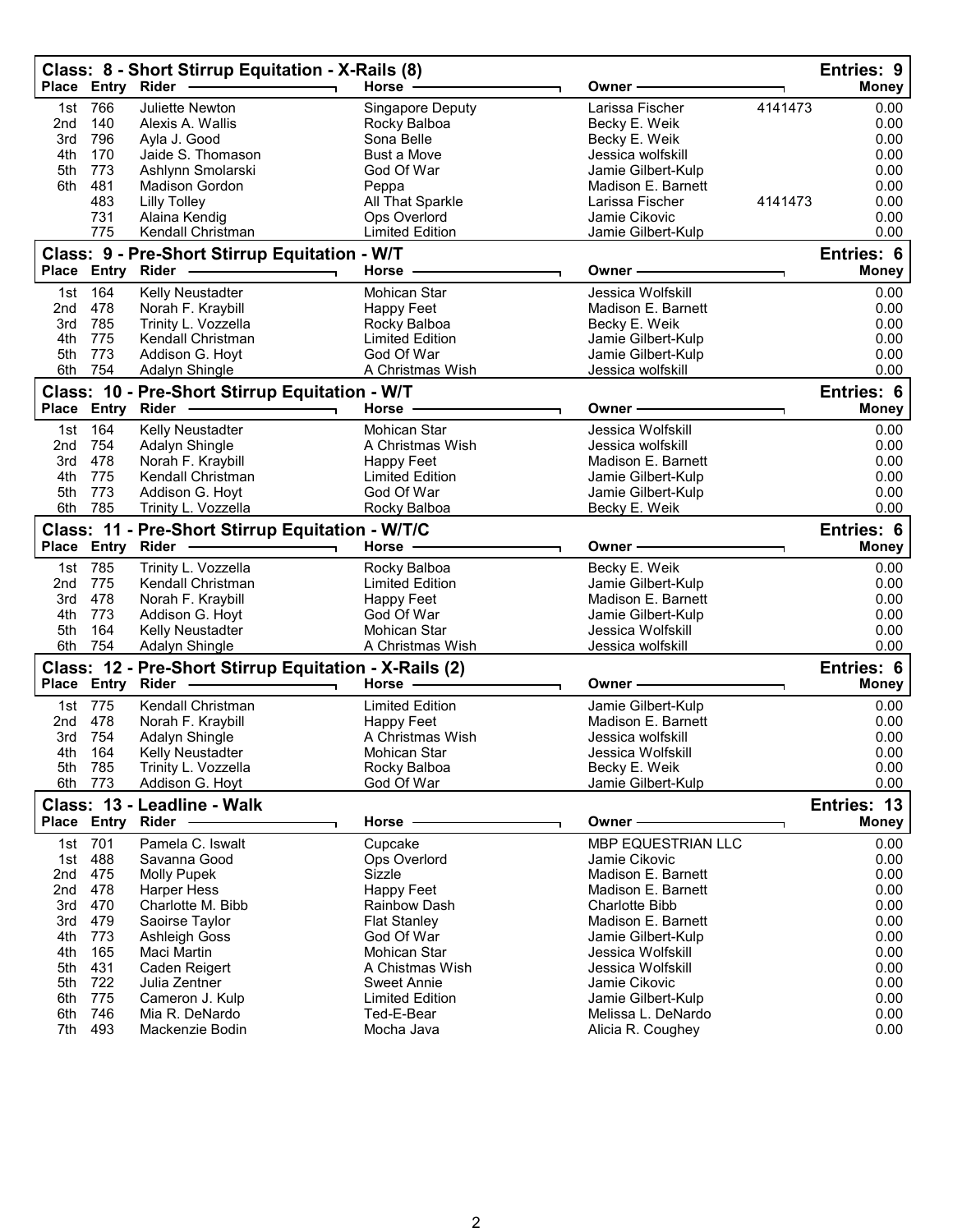|                 |                    | Class: 14 - Leadline - Walk off Lead<br>Place Entry Rider -     | Horse                               | Owner -                                  | Entries: 13<br><b>Money</b> |
|-----------------|--------------------|-----------------------------------------------------------------|-------------------------------------|------------------------------------------|-----------------------------|
| 1st             | 701                | Pamela C. Iswalt                                                | Cupcake                             | MBP EQUESTRIAN LLC                       | 0.00                        |
| 1st             | 479                | Saoirse Taylor                                                  | <b>Flat Stanley</b>                 | Madison E. Barnett                       | 0.00                        |
| 2nd             | 470                | Charlotte M. Bibb                                               | Rainbow Dash                        | <b>Charlotte Bibb</b>                    | 0.00                        |
| 2 <sub>nd</sub> | 165                | Maci Martin                                                     | Mohican Star                        | Jessica Wolfskill                        | 0.00                        |
| 3rd<br>3rd      | 773<br>488         | Ashleigh Goss<br>Savanna Good                                   | God Of War                          | Jamie Gilbert-Kulp<br>Jamie Cikovic      | 0.00<br>0.00                |
| 4th             | 493                | Mackenzie Bodin                                                 | Ops Overlord<br>Mocha Java          | Alicia R. Coughey                        | 0.00                        |
| 4th             | 478                | <b>Harper Hess</b>                                              | Happy Feet                          | Madison E. Barnett                       | 0.00                        |
| 5th             | 775                | Cameron J. Kulp                                                 | <b>Limited Edition</b>              | Jamie Gilbert-Kulp                       | 0.00                        |
| 5th             | 746                | Mia R. DeNardo                                                  | Ted-E-Bear                          | Melissa L. DeNardo                       | 0.00                        |
| 6th             | 475                | <b>Molly Pupek</b>                                              | Sizzle                              | Madison E. Barnett                       | 0.00                        |
| 6th             | 722                | Julia Zentner                                                   | <b>Sweet Annie</b>                  | Jamie Cikovic                            | 0.00                        |
| 7th             | 431                | <b>Caden Reigert</b><br>Class: 15 - Leadline - W/T              | A Chistmas Wish                     | Jessica Wolfskill                        | 0.00<br>Entries: 13         |
|                 | Place Entry Rider  |                                                                 | Horse                               | Owner -                                  | <b>Money</b>                |
|                 | 1st 475            | Molly Pupek                                                     | Sizzle                              | Madison E. Barnett                       | 0.00                        |
|                 | 1st 722            | Julia Zentner                                                   | Sweet Annie                         | Jamie Cikovic                            | 0.00                        |
| 2nd             | 701                | Pamela C. Iswalt                                                | Cupcake                             | MBP EQUESTRIAN LLC                       | 0.00                        |
| 2nd             | 488                | Savanna Good                                                    | Ops Overlord                        | Jamie Cikovic                            | 0.00                        |
| 3rd             | 431                | Caden Reigert                                                   | A Chistmas Wish                     | Jessica Wolfskill                        | 0.00                        |
| 3rd             | 746                | Mia R. DeNardo                                                  | Ted-E-Bear                          | Melissa L. DeNardo                       | 0.00                        |
| 4th<br>4th      | 493<br>478         | Mackenzie Bodin                                                 | Mocha Java                          | Alicia R. Coughey<br>Madison E. Barnett  | 0.00<br>0.00                |
| 5th             | 470                | <b>Harper Hess</b><br>Charlotte M. Bibb                         | Happy Feet<br>Rainbow Dash          | Charlotte Bibb                           | 0.00                        |
| 5th             | 479                | Saoirse Taylor                                                  | <b>Flat Stanley</b>                 | Madison E. Barnett                       | 0.00                        |
| 6th             | 773                | <b>Ashleigh Goss</b>                                            | God Of War                          | Jamie Gilbert-Kulp                       | 0.00                        |
| 6th             | 165                | Maci Martin                                                     | Mohican Star                        | Jessica Wolfskill                        | 0.00                        |
| 7th             | 775                | Cameron J. Kulp                                                 | <b>Limited Edition</b>              | Jamie Gilbert-Kulp                       | 0.00                        |
|                 |                    | Class: 16 - Leadline - Walk Poles (2)                           |                                     |                                          | Entries: 13                 |
| <b>Place</b>    | <b>Entry Rider</b> |                                                                 | Horse                               | Owner                                    | <b>Money</b>                |
| 1st             | 701                | Pamela C. Iswalt                                                | Cupcake                             | MBP EQUESTRIAN LLC                       | 0.00                        |
|                 |                    |                                                                 |                                     |                                          |                             |
| 1st             | 488                | Savanna Good                                                    | Ops Overlord                        | Jamie Cikovic                            | 0.00                        |
| 2nd             | 431                | Caden Reigert                                                   | A Chistmas Wish                     | Jessica Wolfskill                        | 0.00                        |
| 2 <sub>nd</sub> | 722                | Julia Zentner                                                   | <b>Sweet Annie</b>                  | Jamie Cikovic                            | 0.00                        |
| 3rd             | 475                | <b>Molly Pupek</b>                                              | Sizzle                              | Madison E. Barnett                       | 0.00                        |
| 3rd             | 479                | Saoirse Taylor                                                  | <b>Flat Stanley</b>                 | Madison E. Barnett                       | 0.00                        |
| 4th             | 470                | Charlotte M. Bibb                                               | <b>Rainbow Dash</b><br>Ted-E-Bear   | <b>Charlotte Bibb</b>                    | 0.00                        |
| 4th<br>5th      | 746<br>775         | Mia R. DeNardo                                                  | <b>Limited Edition</b>              | Melissa L. DeNardo<br>Jamie Gilbert-Kulp | 0.00<br>0.00                |
|                 | 5th 478            | Cameron J. Kulp<br><b>Harper Hess</b>                           | Happy Feet                          | Madison E. Barnett                       | 0.00                        |
| 6th             | 773                | <b>Ashleigh Goss</b>                                            | God Of War                          | Jamie Gilbert-Kulp                       | 0.00                        |
| 6th             | 165                | Maci Martin                                                     | Mohican Star                        | Jessica Wolfskill                        | 0.00                        |
| 7th             | 493                | Mackenzie Bodin                                                 | Mocha Java                          | Alicia R. Coughey                        | 0.00                        |
|                 |                    | Class: 17 - Crossrail Hunter - W/T                              | Owner -                             |                                          | Entries: 6                  |
|                 |                    | Place Entry Horse                                               |                                     | Rider                                    | <b>Money</b>                |
| 1st             | 482                | Doctor Mallard                                                  | Madison E. Barnett                  | Madison Gordon                           | 0.00                        |
| 2nd             | 730                | Perfect Ice                                                     | Jamie Cikovic                       | <b>Callie Davis</b>                      | 0.00                        |
| 3rd             | 463                | Secret Solider                                                  | Lexi Hainley                        | Becca Pfeffer                            | 0.00                        |
| 4th<br>5th      | 783<br>163         | Mocha Java<br>Daisy                                             | Alicia R. Coughey<br>Maddie Leblanc | Ally K. Hennessy<br>Maddie Leblanc       | 0.00<br>0.00                |
| 6th             | 162                | Quite a Bit                                                     | Megan Vance                         | Megan Vance                              | 0.00                        |
|                 |                    | Class: 18 - Crossrail Hunter - W/T/C                            |                                     |                                          | Entries: 3                  |
|                 | Place Entry Horse  |                                                                 | Owner -                             | Rider                                    | Money                       |
|                 | 1st 730            | Perfect Ice                                                     | Jamie Cikovic                       | <b>Callie Davis</b>                      | 0.00                        |
| 2nd             | 482                | <b>Doctor Mallard</b>                                           | Madison E. Barnett                  | <b>Madison Gordon</b>                    | 0.00                        |
| 3rd             | 783                | Mocha Java                                                      | Alicia R. Coughey                   | Ally K. Hennessy                         | 0.00                        |
|                 |                    | Class: 19 - Crossrail Hunter - X-Rails (4)<br>Place Entry Horse | <b>Owner</b>                        | Rider                                    | Entries: 3<br><b>Money</b>  |
|                 |                    | Doctor Mallard                                                  | Madison E. Barnett                  | <b>Madison Gordon</b>                    |                             |
| 2nd             | 1st 482<br>730     | Perfect Ice                                                     | Jamie Cikovic                       | <b>Callie Davis</b>                      | 0.00<br>0.00                |
|                 | 478<br>783         | <b>Happy Feet</b>                                               | Madison E. Barnett                  | Norah F. Kraybill                        | 0.00<br>0.00                |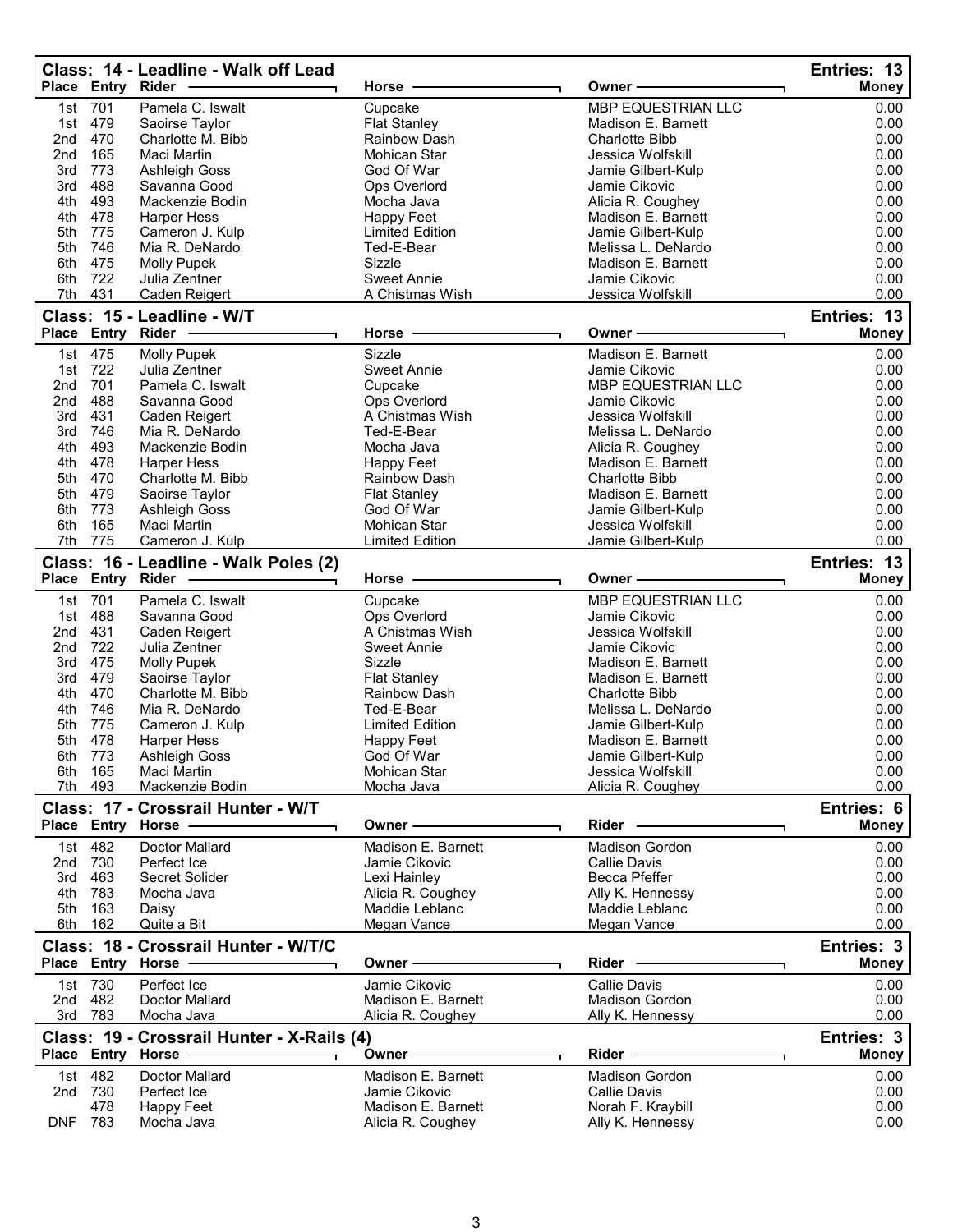|                 |                   | Class: 20 - Crossrail Hunter - X-Rails (8)<br>Place Entry Horse - | Owner-                              | <b>Rider</b>                                    | <b>Entries: 2</b><br><b>Money</b> |
|-----------------|-------------------|-------------------------------------------------------------------|-------------------------------------|-------------------------------------------------|-----------------------------------|
| 2nd             | 1st 730<br>482    | Perfect Ice<br>Doctor Mallard                                     | Jamie Cikovic<br>Madison E. Barnett | <b>Callie Davis</b><br><b>Madison Gordon</b>    | 0.00<br>0.00                      |
|                 |                   | Class: 21 - Walk-Trot - Pleasure<br>Place Entry Horse -           | Owner -                             | Rider                                           | <b>Entries: 7</b><br><b>Money</b> |
|                 | 1st 739           | Belle                                                             | Jamie Cikovic                       | Morgan Wise                                     | 0.00                              |
| 2 <sub>nd</sub> | 479               | <b>Flat Stanley</b>                                               | Madison E. Barnett                  | Alexa Jones                                     | 0.00                              |
| 3rd             | 754               | A Christmas Wish                                                  | Jessica wolfskill                   | Adalyn Shingle                                  | 0.00                              |
| 4th             | 718               | Loco Lobo                                                         | Jamie Cikovic                       | Kiara DeReyes                                   | 0.00                              |
| 5th             | 722               | Sweet Annie                                                       | Jamie Cikovic                       | Maci Wise                                       | 0.00                              |
| 6th             | 166               | Mohican Star                                                      | Jessica Wolfskill                   | Addisyn Templin                                 | 0.00                              |
|                 | 190               | <b>Bust a Move</b>                                                | Jessica wolfskill                   | Arial Meehan                                    | 0.00                              |
|                 | Place Entry       | Class: 22 - Walk-Trot - Equitation<br>Horse                       | Owner-                              | Rider                                           | Entries: 7<br><b>Money</b>        |
|                 | 722               | <b>Sweet Annie</b>                                                | Jamie Cikovic                       | Maci Wise                                       | 0.00                              |
| 1st<br>2nd      | 739               | <b>Belle</b>                                                      | Jamie Cikovic                       | Morgan Wise                                     | 0.00                              |
| 3rd             | 718               | Loco Lobo                                                         | Jamie Cikovic                       | Kiara DeReyes                                   | 0.00                              |
| 4th             | 754               | A Christmas Wish                                                  | Jessica wolfskill                   | Adalyn Shingle                                  | 0.00                              |
| 5th             | 166               | Mohican Star                                                      | Jessica Wolfskill                   | Addisyn Templin                                 | 0.00                              |
| 6th             | 479               | <b>Flat Stanley</b>                                               | Madison E. Barnett                  | Alexa Jones                                     | 0.00                              |
|                 | 190               | <b>Bust a Move</b>                                                | Jessica wolfskill                   | Arial Meehan                                    | 0.00                              |
|                 |                   | Class: 23 - Walk-Trot - Pleasure                                  |                                     |                                                 | <b>Entries: 7</b>                 |
|                 |                   | Place Entry Horse                                                 | Owner -                             | <b>Rider</b>                                    | <b>Money</b>                      |
|                 | 1st 479           | <b>Flat Stanley</b>                                               | Madison E. Barnett                  | Alexa Jones                                     | 0.00                              |
| 2nd             | 739               | Belle                                                             | Jamie Cikovic                       | Morgan Wise                                     | 0.00                              |
| 3rd             | 754               | A Christmas Wish                                                  | Jessica wolfskill                   | Adalyn Shingle                                  | 0.00                              |
| 4th             | 166               | Mohican Star                                                      | Jessica Wolfskill                   | Addisyn Templin                                 | 0.00                              |
| 5th             | 718               | Loco Lobo                                                         | Jamie Cikovic                       | Kiara DeReyes                                   | 0.00                              |
| 6th             | 722               | Sweet Annie                                                       | Jamie Cikovic                       | Maci Wise                                       | 0.00                              |
|                 | 190               | <b>Bust a Move</b>                                                | Jessica wolfskill                   | Arial Meehan                                    | 0.00                              |
|                 |                   | Class: 24 - Walk-Trot - Equitation                                |                                     |                                                 | <b>Entries: 7</b>                 |
|                 |                   | Place Entry Horse -                                               | Owner -                             | Rider -                                         | <b>Money</b>                      |
|                 |                   |                                                                   |                                     |                                                 |                                   |
| 1st             |                   | <b>Belle</b>                                                      | Jamie Cikovic                       |                                                 |                                   |
| 2 <sub>nd</sub> | 739<br>479        | <b>Flat Stanley</b>                                               | Madison E. Barnett                  | Morgan Wise<br>Alexa Jones                      | 0.00<br>0.00                      |
| 3rd             | 718               | Loco Lobo                                                         | Jamie Cikovic                       | Kiara DeReyes                                   | 0.00                              |
| 4th             | 754               | A Christmas Wish                                                  | Jessica wolfskill                   | Adalyn Shingle                                  | 0.00                              |
| 5th             | 722               | <b>Sweet Annie</b>                                                | Jamie Cikovic                       | Maci Wise                                       | 0.00                              |
| 6th             | 190               | Bust a Move                                                       | Jessica wolfskill                   | Arial Meehan                                    | 0.00                              |
|                 | 166               | Mohican Star                                                      | Jessica Wolfskill                   | Addisyn Templin                                 | 0.00                              |
|                 |                   | <b>Class: 25 - Crossrail Equitation Medal</b>                     | Horse                               | Owner                                           | Entries: 5                        |
|                 | Place Entry Rider |                                                                   |                                     |                                                 | <b>Money</b>                      |
|                 | 1st 773           | Ashlynn Smolarski                                                 | God Of War                          | Jamie Gilbert-Kulp                              | 0.00                              |
| 2nd             | 775               | Kendall Christman                                                 | <b>Limited Edition</b>              | Jamie Gilbert-Kulp                              | 0.00                              |
| 3rd             | 484               | Julia May<br><b>Callie Davis</b>                                  | Remain silent<br>Perfect Ice        | Becky E. Weik                                   | 0.00                              |
| 5th             | 4th 730<br>128    | Lilyanna Frantz                                                   | <b>Copper Penny</b>                 | Jamie Cikovic<br><b>Creekside Stables</b>       | 0.00<br>0.00                      |
|                 |                   |                                                                   |                                     |                                                 |                                   |
|                 |                   | Class: 26 - Beginner Rider - W/T<br>Place Entry Rider -           | Horse .                             | Owner -                                         | <b>Entries: 4</b><br><b>Money</b> |
|                 |                   |                                                                   |                                     |                                                 |                                   |
| 2nd             | 1st 128<br>105    | Lilyanna Frantz<br><b>Hilary Smith</b>                            | Copper Penny<br>Happy Feet          | <b>Creekside Stables</b><br><b>Hilary Smith</b> | 0.00<br>0.00                      |
|                 | 3rd 484           | Julia May                                                         | Remain silent                       | Becky E. Weik                                   | 0.00                              |
|                 | 463               | Becca Pfeffer                                                     | Secret Solider                      | Lexi Hainley                                    | 0.00                              |
|                 |                   | Class: 27 - Beginner Rider - W/T/C                                |                                     |                                                 | Entries: 3                        |
|                 | Place Entry Rider |                                                                   | Horse -                             | Owner -                                         | <b>Money</b>                      |
| 1st             | 128               | Lilyanna Frantz                                                   | Copper Penny                        | <b>Creekside Stables</b>                        | 0.00                              |
| 2nd             | 484               | Julia May                                                         | Remain silent                       | Becky E. Weik                                   | 0.00                              |
| 3rd             | 105               | <b>Hilary Smith</b>                                               | Happy Feet                          | <b>Hilary Smith</b>                             | 0.00                              |
|                 |                   | Class: 28 - Beginner Rider - X-Rails (4)                          |                                     |                                                 | Entries: 3                        |
|                 |                   | Place Entry Rider -                                               | Horse -                             | Owner -                                         | <b>Money</b>                      |
|                 | 1st 484           | Julia May                                                         | Remain silent                       |                                                 | 0.00                              |
| 2nd             | 128               | Lilyanna Frantz                                                   | Copper Penny                        | Becky E. Weik<br><b>Creekside Stables</b>       | 0.00                              |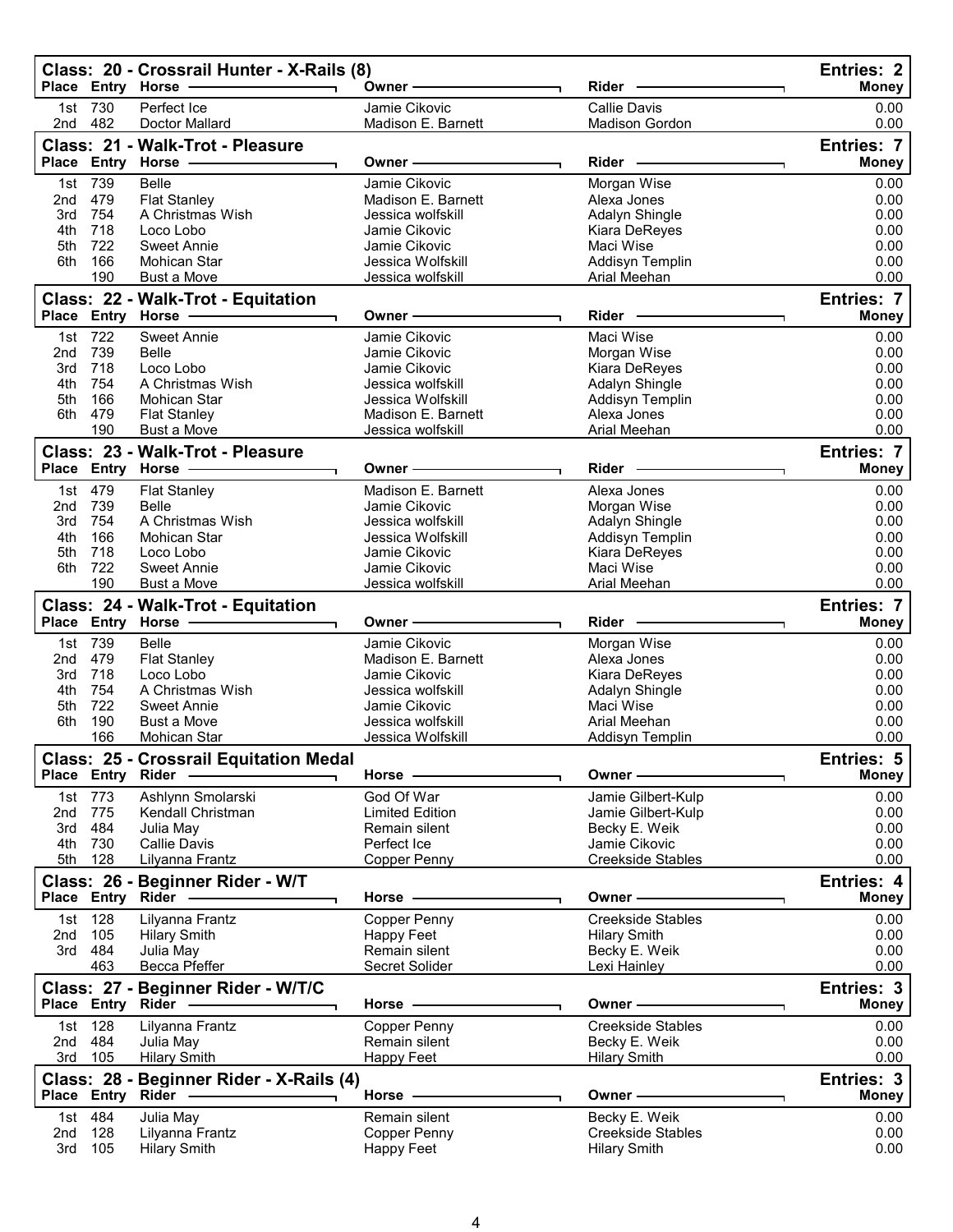|            | Place Entry Rider  | Class: 29 - Beginner Rider - X-Rails (8)              | Horse -                                                                                                                                                                                                                       | Owner -                                      | Entries: 3<br>Money        |
|------------|--------------------|-------------------------------------------------------|-------------------------------------------------------------------------------------------------------------------------------------------------------------------------------------------------------------------------------|----------------------------------------------|----------------------------|
| 1st<br>2nd | 128<br>484         | Lilyanna Frantz<br>Julia May                          | Copper Penny<br>Remain silent                                                                                                                                                                                                 | <b>Creekside Stables</b><br>Becky E. Weik    | 0.00<br>0.00               |
| 3rd        | 105                | <b>Hilary Smith</b>                                   | Happy Feet                                                                                                                                                                                                                    | <b>Hilary Smith</b>                          | 0.00                       |
|            |                    | Class: 30 - Green Hunter - O/F                        |                                                                                                                                                                                                                               |                                              | Entries: 6                 |
|            |                    | Place Entry Horse -                                   | Owner -                                                                                                                                                                                                                       | Rider -                                      | <b>Money</b>               |
| 1st        | 161                | Tequila<br><b>Island Star</b>                         | Jessica Wolfskill                                                                                                                                                                                                             | Jessica Wolfskill                            | 0.00                       |
| 2nd<br>3rd | 141<br>151         | Devastator                                            | Heidi Douts<br>Chloe L. Costello                                                                                                                                                                                              | Katherine Stover<br>Chloe L. Costello        | 0.00<br>0.00               |
| 4th        | 439                | Math Major                                            | Becky E. Weik                                                                                                                                                                                                                 | Alyssa Tucci                                 | 0.00                       |
| 5th        | 480                | Mr. Blue Sky                                          | Madison E. Barnett                                                                                                                                                                                                            | Madison E. Barnett                           | 0.00                       |
|            | 6th 793            | <b>Big Bang</b>                                       | Creekside Stables                                                                                                                                                                                                             | Reagan Bright                                | 0.00                       |
|            |                    | Class: 31 - Green Hunter - O/F<br>Place Entry Horse - | Owner ————                                                                                                                                                                                                                    | Rider -                                      | Entries: 6<br><b>Money</b> |
|            | 1st 439            | Math Major                                            | Becky E. Weik                                                                                                                                                                                                                 | Alyssa Tucci                                 | 0.00                       |
| 2nd        | 161                | Tequila                                               | Jessica Wolfskill                                                                                                                                                                                                             | Jessica Wolfskill                            | 0.00                       |
| 3rd        | 480                | Mr. Blue Sky                                          | Madison E. Barnett                                                                                                                                                                                                            | Madison E. Barnett                           | 0.00                       |
| 4th        | 141                | <b>Island Star</b>                                    | Heidi Douts                                                                                                                                                                                                                   | Katherine Stover                             | 0.00                       |
| 5th<br>6th | 151<br>793         | Devastator<br><b>Big Bang</b>                         | Chloe L. Costello<br><b>Creekside Stables</b>                                                                                                                                                                                 | Chloe L. Costello<br>Reagan Bright           | 0.00<br>0.00               |
|            |                    | Class: 32 - Green Hunter - O/F                        |                                                                                                                                                                                                                               |                                              | Entries: 6                 |
|            |                    | Place Entry Horse                                     | Owner - The Common Common Common Common Common Common Common Common Common Common Common Common Common Common Common Common Common Common Common Common Common Common Common Common Common Common Common Common Common Common | Rider -                                      | <b>Money</b>               |
|            | 1st 480            | Mr. Blue Sky                                          | Madison E. Barnett                                                                                                                                                                                                            | Madison E. Barnett                           | 0.00                       |
| 2nd        | 439                | Math Major                                            | Becky E. Weik                                                                                                                                                                                                                 | Alyssa Tucci                                 | 0.00                       |
| 3rd        | 151                | Devastator                                            | Chloe L. Costello                                                                                                                                                                                                             | Chloe L. Costello                            | 0.00                       |
| 4th<br>5th | 141<br>161         | <b>Island Star</b><br>Tequila                         | <b>Heidi Douts</b><br>Jessica Wolfskill                                                                                                                                                                                       | <b>Katherine Stover</b><br>Jessica Wolfskill | 0.00<br>0.00               |
| 6th        | 793                | <b>Big Bang</b>                                       | Creekside Stables                                                                                                                                                                                                             | Reagan Bright                                | 0.00                       |
|            |                    | Class: 33 - Green Hunter - U/S                        |                                                                                                                                                                                                                               |                                              | Entries: 6                 |
|            |                    |                                                       | Owner -                                                                                                                                                                                                                       | Rider ·                                      | <b>Money</b>               |
| 1st        | 151                | Devastator                                            | Chloe L. Costello                                                                                                                                                                                                             | Chloe L. Costello                            | 0.00                       |
| 2nd        | 480                | Mr. Blue Sky                                          | Madison E. Barnett                                                                                                                                                                                                            | Madison E. Barnett                           | 0.00                       |
| 3rd<br>4th | 161<br>793         | Tequila<br><b>Big Bang</b>                            | Jessica Wolfskill<br><b>Creekside Stables</b>                                                                                                                                                                                 | Jessica Wolfskill<br>Reagan Bright           | 0.00<br>0.00               |
| 5th        | 439                | <b>Math Major</b>                                     | Becky E. Weik                                                                                                                                                                                                                 | Alyssa Tucci                                 | 0.00                       |
| 6th        | 141                | <b>Island Star</b>                                    | Heidi Douts                                                                                                                                                                                                                   | Katherine Stover                             | 0.00                       |
|            |                    | Class: 34 - Novice Equitation - O/F                   |                                                                                                                                                                                                                               |                                              | Entries: 3                 |
|            | Place Entry        |                                                       | Horse ·                                                                                                                                                                                                                       | Owner -                                      | Money                      |
|            | 1st 458<br>2nd 498 | Maegyn MacLean<br>Saxtyn R. Lutz                      | Severi<br>Dream Come True                                                                                                                                                                                                     | Jessica Wolfskill<br>Stephanie Krzak         | 0.00<br>0.00               |
|            | 3rd 770            | Jordan I. Allen                                       | Soldier Boy                                                                                                                                                                                                                   | Madison Kuhn                                 | 0.00                       |
|            |                    | Class: 35 - Novice Equitation - O/F                   |                                                                                                                                                                                                                               |                                              | Entries: 3                 |
|            |                    | Place Entry Rider -                                   | Horse -------------                                                                                                                                                                                                           | Owner -                                      | <b>Money</b>               |
|            | 1st 458            | Maegyn MacLean                                        | Severi                                                                                                                                                                                                                        | Jessica Wolfskill                            | 0.00                       |
|            | 2nd 498            | Saxtyn R. Lutz                                        | Dream Come True                                                                                                                                                                                                               | Stephanie Krzak                              | 0.00                       |
|            | 3rd 770            | Jordan I. Allen                                       | Soldier Boy                                                                                                                                                                                                                   | Madison Kuhn                                 | 0.00                       |
|            |                    | Class: 36 - Novice Equitation - O/F                   | Horse -                                                                                                                                                                                                                       | Owner-                                       | Entries: 3<br><b>Money</b> |
|            | 1st 770            | Jordan I. Allen                                       | Soldier Boy                                                                                                                                                                                                                   | Madison Kuhn                                 | 0.00                       |
|            | 2nd 458            | Maegyn MacLean                                        | Severi                                                                                                                                                                                                                        | Jessica Wolfskill                            | 0.00                       |
|            | 3rd 498            | Saxtyn R. Lutz                                        | Dream Come True                                                                                                                                                                                                               | Stephanie Krzak                              | 0.00                       |
|            |                    | Class: 37 - Novice Equitation - U/S                   |                                                                                                                                                                                                                               |                                              | Entries: 4                 |
|            |                    | Place Entry Rider -                                   | Horse -                                                                                                                                                                                                                       | Owner -                                      | <b>Money</b>               |
|            | 1st 458            | Maegyn MacLean                                        | Severi                                                                                                                                                                                                                        | Jessica Wolfskill                            | 0.00                       |
|            | 2nd 498<br>3rd 770 | Saxtyn R. Lutz<br>Jordan I. Allen                     | Dream Come True<br>Soldier Boy                                                                                                                                                                                                | Stephanie Krzak<br>Madison Kuhn              | 0.00<br>0.00               |
|            | 4th 474            | Angelina Shumaker                                     | Talk of the Town                                                                                                                                                                                                              | Jill Distler                                 | 0.00                       |
|            |                    | Class: 38 - Modified Hunter - O/F                     |                                                                                                                                                                                                                               |                                              | Entries: 0                 |
|            |                    | Place Entry Horse ------------                        | Owner ————                                                                                                                                                                                                                    | Rider —                                      | <b>Money</b>               |
|            |                    | Class: 39 - Modified Hunter - O/F                     |                                                                                                                                                                                                                               |                                              | Entries: 0                 |
|            |                    | Place Entry Horse -                                   | Owner -                                                                                                                                                                                                                       | Rider -                                      | Money                      |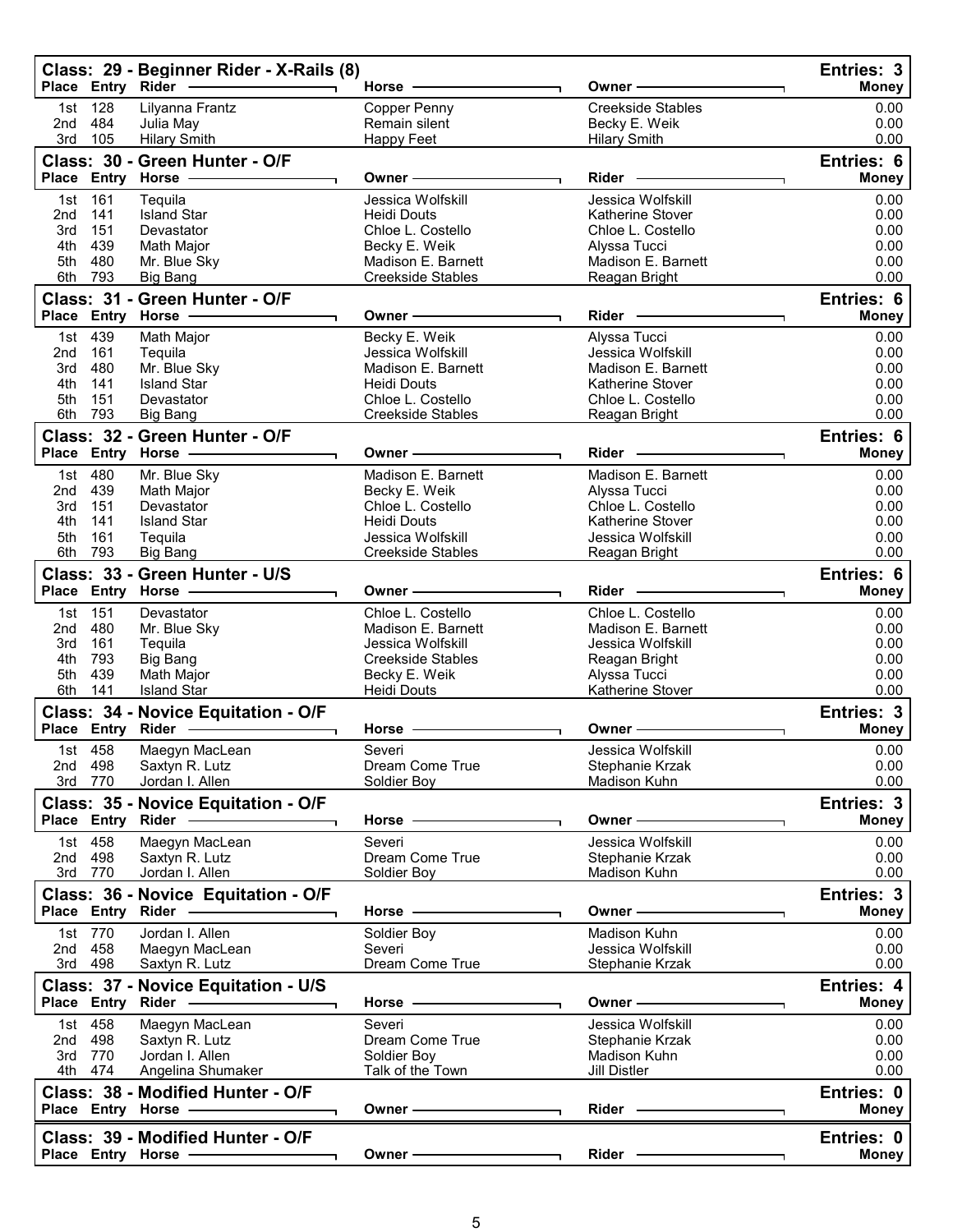|                                        |                                                                 | Class: 40 - Modified Hunter - O/F<br>Place Entry Horse -                                                                                                                                                                                                           | Owner -                                                                                                                                                                       | Rider -                                                                                                                                                                                                        |         | Entries: 0<br><b>Money</b>                                                           |
|----------------------------------------|-----------------------------------------------------------------|--------------------------------------------------------------------------------------------------------------------------------------------------------------------------------------------------------------------------------------------------------------------|-------------------------------------------------------------------------------------------------------------------------------------------------------------------------------|----------------------------------------------------------------------------------------------------------------------------------------------------------------------------------------------------------------|---------|--------------------------------------------------------------------------------------|
|                                        |                                                                 | Class: 41 - Modified Hunter - U/S<br>Place Entry Horse - The Management of the Management of the Management of the Management of the Management of the Management of the Management of the Management of the Management of the Management of the Management of the | Owner-                                                                                                                                                                        | Rider -                                                                                                                                                                                                        |         | Entries: 0<br><b>Money</b>                                                           |
|                                        |                                                                 | Class: 42 - Pleasure Horse/Pony - O/F<br>Place Entry Horse -                                                                                                                                                                                                       | Owner —                                                                                                                                                                       | Rider -                                                                                                                                                                                                        |         | <b>Entries: 2</b><br><b>Money</b>                                                    |
|                                        | 1st 490<br>2nd 798                                              | Miss Quick Bars<br><b>Rewrite The Stars</b>                                                                                                                                                                                                                        | Emma Spong<br><b>Tiffany Clemons</b>                                                                                                                                          | Emma Spong<br>Erin McCormick                                                                                                                                                                                   |         | 0.00<br>0.00                                                                         |
|                                        |                                                                 | Class: 43 - Pleasure Horse/Pony - O/F<br>Place Entry Horse -                                                                                                                                                                                                       | Owner -                                                                                                                                                                       | Rider -                                                                                                                                                                                                        |         | <b>Entries: 2</b><br><b>Money</b>                                                    |
|                                        | 1st 490<br>2nd 798                                              | Miss Quick Bars                                                                                                                                                                                                                                                    | Emma Spong                                                                                                                                                                    | Emma Spong                                                                                                                                                                                                     |         | 0.00                                                                                 |
|                                        |                                                                 | <b>Rewrite The Stars</b><br>Class: 44 - Pleasure Horse/Pony - O/F                                                                                                                                                                                                  | <b>Tiffany Clemons</b>                                                                                                                                                        | Erin McCormick                                                                                                                                                                                                 |         | 0.00<br><b>Entries: 2</b>                                                            |
|                                        | 1st 798                                                         | Place Entry Horse -<br><b>Rewrite The Stars</b>                                                                                                                                                                                                                    | Owner-<br><b>Tiffany Clemons</b>                                                                                                                                              | Rider -<br>Erin McCormick                                                                                                                                                                                      |         | <b>Money</b><br>0.00                                                                 |
|                                        | 2nd 490                                                         | Miss Quick Bars                                                                                                                                                                                                                                                    | Emma Spong                                                                                                                                                                    | Emma Spong                                                                                                                                                                                                     |         | 0.00                                                                                 |
|                                        |                                                                 | Class: 45 - Pleasure Horse/Pony - U/S                                                                                                                                                                                                                              | Owner-                                                                                                                                                                        | Rider -                                                                                                                                                                                                        |         | Entries: 3<br><b>Money</b>                                                           |
| 2nd                                    | 1st 474<br>490                                                  | Talk of the Town<br>Miss Quick Bars                                                                                                                                                                                                                                | <b>Jill Distler</b><br>Emma Spong                                                                                                                                             | Jill Distler<br>Emma Spong                                                                                                                                                                                     |         | 0.00<br>0.00                                                                         |
| 3rd                                    | 798                                                             | <b>Rewrite The Stars</b>                                                                                                                                                                                                                                           | <b>Tiffany Clemons</b>                                                                                                                                                        | Erin McCormick                                                                                                                                                                                                 |         | 0.00                                                                                 |
|                                        |                                                                 | Class: 46 - Open Equitation - O/F<br>Place Entry Rider -------------                                                                                                                                                                                               | Horse $-$                                                                                                                                                                     | Owner -                                                                                                                                                                                                        |         | <b>Entries: 9</b><br><b>Money</b>                                                    |
| 2nd<br>3rd<br>4th<br>5th<br>6th        | 1st 160<br>474<br>705<br>500<br>122<br>444<br>499<br>788<br>799 | Lydia R. Kitsch<br>Jill Distler<br>Éilis G. Dilorio<br>Melissa M. Pulliam<br>Samantha Brunner<br>Angelina Shumaker<br><b>Madison Essig</b><br>Megan A. Salamone<br>Lauren Boyer                                                                                    | Fly High<br>Talk of the Town<br>Leap of Faith<br>5456009 Ruby Tuesday Lf<br>Andromeda<br>Colors of the Wind<br>Tequila Sunrise<br>Coppy Penny<br>Bourbon and Blues            | Rebecca E. Weik<br>Jill Distler<br>Éilis G. Dilorio<br>5542110 Melissa M. Pulliam<br><b>Tiffany Brunner</b><br>Angelina Shumaker<br><b>Mallory Barr</b><br>Megan A. Salamone<br>Lauren Boyer                   | 5456009 | 0.00<br>0.00<br>0.00<br>0.00<br>0.00<br>0.00<br>0.00<br>0.00<br>0.00                 |
|                                        |                                                                 | Class: 47 - Open Equitation - O/F                                                                                                                                                                                                                                  |                                                                                                                                                                               |                                                                                                                                                                                                                |         | <b>Entries: 9</b>                                                                    |
| 3rd<br>4th<br>5th<br>6th               | 1st 160<br>2nd 474<br>499<br>788<br>122<br>705<br>444<br>500    | Place Entry Rider -<br>Lydia R. Kitsch<br><b>Jill Distler</b><br><b>Madison Essig</b><br>Megan A. Salamone<br>Samantha Brunner<br>Éilis G. Dilorio<br>Angelina Shumaker<br>Melissa M. Pulliam                                                                      | Horse -<br>Fly High<br>Talk of the Town<br><b>Tequila Sunrise</b><br>Coppy Penny<br>Andromeda<br>Leap of Faith<br>Colors of the Wind<br>5456009 Ruby Tuesday Lf               | Owner –<br>Rebecca E. Weik<br><b>Jill Distler</b><br><b>Mallory Barr</b><br>Megan A. Salamone<br><b>Tiffany Brunner</b><br>Éilis G. Dilorio<br>Angelina Shumaker<br>5542110 Melissa M. Pulliam                 | 5456009 | <b>Money</b><br>0.00<br>0.00<br>0.00<br>0.00<br>0.00<br>0.00<br>0.00<br>0.00         |
|                                        | 799                                                             | Lauren Boyer<br>Class: 48 - Open Equitation - O/F                                                                                                                                                                                                                  | Bourbon and Blues                                                                                                                                                             | Lauren Boyer                                                                                                                                                                                                   |         | 0.00<br><b>Entries: 9</b>                                                            |
| 2nd<br>3rd<br>4th<br>5th<br>6th        | 1st 705<br>160<br>500<br>499<br>474<br>444<br>122<br>788<br>799 | Place Entry Rider -<br>Éilis G. Dilorio<br>Lydia R. Kitsch<br>Melissa M. Pulliam<br><b>Madison Essig</b><br><b>Jill Distler</b><br>Angelina Shumaker<br>Samantha Brunner<br>Megan A. Salamone<br>Lauren Boyer                                                      | Horse -<br>Leap of Faith<br>Fly High<br>5456009 Ruby Tuesday Lf<br>Tequila Sunrise<br>Talk of the Town<br>Colors of the Wind<br>Andromeda<br>Coppy Penny<br>Bourbon and Blues | Owner -<br>Éilis G. Dilorio<br>Rebecca E. Weik<br>5542110 Melissa M. Pulliam<br><b>Mallory Barr</b><br><b>Jill Distler</b><br>Angelina Shumaker<br><b>Tiffany Brunner</b><br>Megan A. Salamone<br>Lauren Boyer | 5456009 | <b>Money</b><br>0.00<br>0.00<br>0.00<br>0.00<br>0.00<br>0.00<br>0.00<br>0.00<br>0.00 |
|                                        | Place Entry Rider                                               | Class: 49 - Open Equitation - U/S                                                                                                                                                                                                                                  | Horse                                                                                                                                                                         | Owner -                                                                                                                                                                                                        |         | <b>Entries: 9</b><br><b>Money</b>                                                    |
| 1st<br>2nd<br>3rd<br>4th<br>5th<br>6th | 160<br>474<br>499<br>500<br>705<br>788<br>122                   | Lydia R. Kitsch<br><b>Jill Distler</b><br><b>Madison Essig</b><br>Melissa M. Pulliam<br>Éilis G. Dilorio<br>Megan A. Salamone<br>Samantha Brunner                                                                                                                  | Fly High<br>Talk of the Town<br><b>Tequila Sunrise</b><br>5456009 Ruby Tuesday Lf<br>Leap of Faith<br>Coppy Penny<br>Andromeda                                                | Rebecca E. Weik<br><b>Jill Distler</b><br><b>Mallory Barr</b><br>5542110 Melissa M. Pulliam<br>Éilis G. Dilorio<br>Megan A. Salamone<br><b>Tiffany Brunner</b>                                                 | 5456009 | 0.00<br>0.00<br>0.00<br>0.00<br>0.00<br>0.00<br>0.00                                 |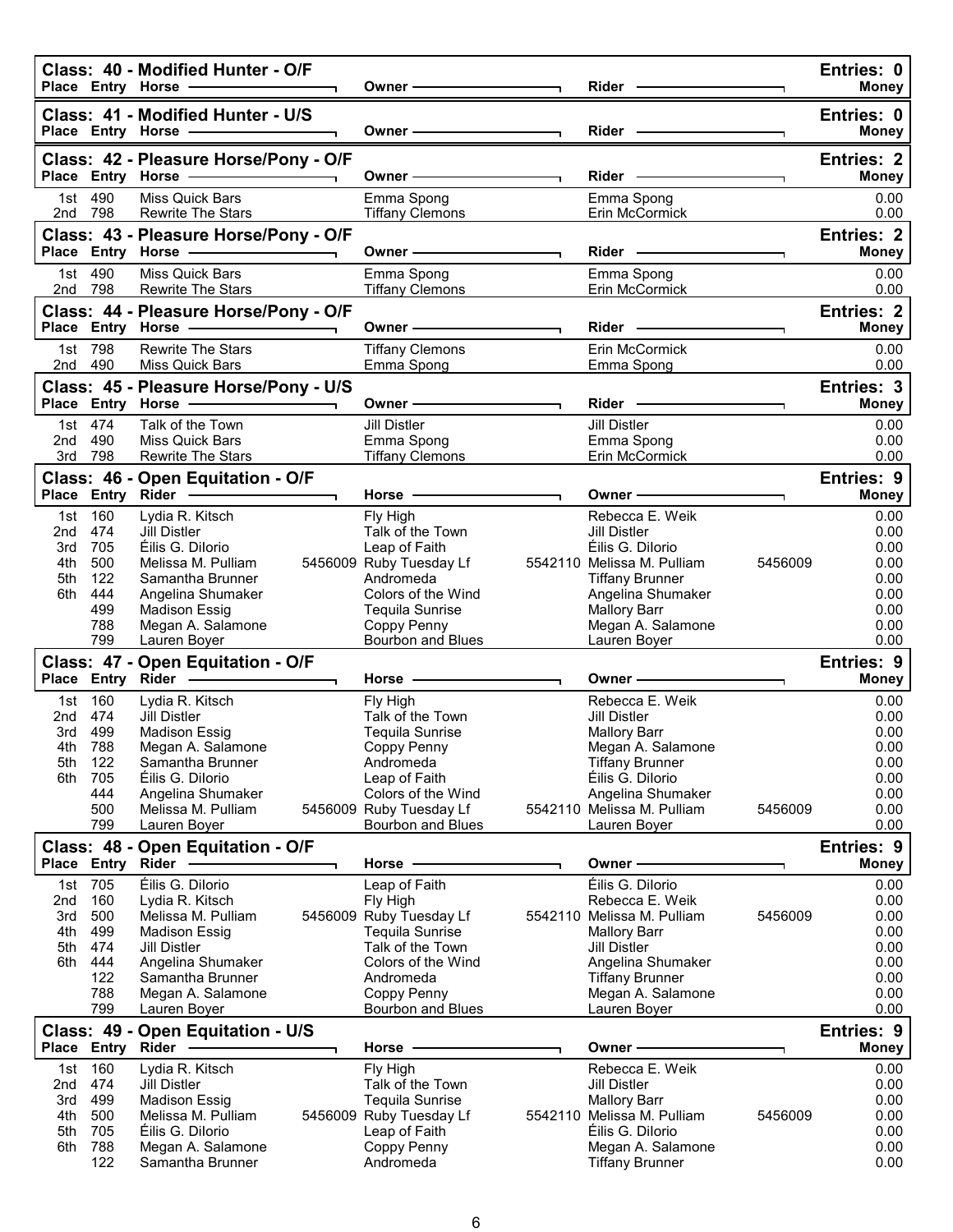|            | 444<br>799     | Angelina Shumaker<br>Lauren Boyer                                                                                                                                                                                              | Colors of the Wind<br>Bourbon and Blues | Angelina Shumaker<br>Lauren Boyer                 |         | 0.00<br>0.00               |
|------------|----------------|--------------------------------------------------------------------------------------------------------------------------------------------------------------------------------------------------------------------------------|-----------------------------------------|---------------------------------------------------|---------|----------------------------|
|            |                | Class: 50 - Junior / Adult Equitation Medal                                                                                                                                                                                    |                                         |                                                   |         | Entries: 4                 |
|            |                |                                                                                                                                                                                                                                | Horse —                                 | Owner-                                            |         | <b>Money</b>               |
|            | 1st 770        | Madison Kuhn                                                                                                                                                                                                                   | Soldier Boy                             | Madison Kuhn                                      |         | 0.00                       |
| 2nd        | 474            | <b>Jill Distler</b>                                                                                                                                                                                                            | Talk of the Town                        | <b>Jill Distler</b>                               |         | 0.00                       |
|            | 3rd 439        | Alyssa Tucci                                                                                                                                                                                                                   | Math Major                              | Becky E. Weik                                     |         | 0.00                       |
|            | 4th 141        | Katherine Stover                                                                                                                                                                                                               | <b>Island Star</b>                      | <b>Heidi Douts</b>                                |         | 0.00                       |
|            |                | Class: 51 - Low/Open Hunter - O/F                                                                                                                                                                                              |                                         |                                                   |         | <b>Entries: 5</b>          |
|            |                | Place Entry Horse - 2000                                                                                                                                                                                                       | Owner -                                 | $Rider -$                                         |         | <b>Money</b>               |
|            | 1st 143        | Khozmik Enkanted                                                                                                                                                                                                               | Robin E. Schnader                       | Meredith P. Longer                                |         | 0.00                       |
| 2nd        | 765            | Ruby Tuesday Lf                                                                                                                                                                                                                | 5542110 Melissa M. Pulliam              | 5456009 Madison Kuhn                              |         | 0.00                       |
| 3rd        | 127            | Catch Me If You Can                                                                                                                                                                                                            | <b>Hollie Bower</b>                     | <b>Hollie Bower</b>                               |         | 0.00                       |
| 4th<br>5th | 769<br>794     | <b>Prosperity Run</b><br>Farnley Fiona Fairytale 5565431 Mackenzie J. Peffley                                                                                                                                                  | Rebecca E. Weik                         | Kelly E. Campbell<br>5507116 Mackenzie J. Peffley | 5507116 | 0.00<br>0.00               |
|            |                | Class: 52 - Low/Open Hunter - O/F                                                                                                                                                                                              |                                         |                                                   |         | <b>Entries: 5</b>          |
|            |                |                                                                                                                                                                                                                                | Owner -                                 | Rider —                                           | ٦.      | <b>Money</b>               |
|            | 1st 769        | Prosperity Run                                                                                                                                                                                                                 | Rebecca E. Weik                         | Kelly E. Campbell                                 |         | 0.00                       |
| 2nd        | 765            | Ruby Tuesday Lf                                                                                                                                                                                                                | 5542110 Melissa M. Pulliam              | 5456009 Madison Kuhn                              |         | 0.00                       |
| 3rd        | 794            | Farnley Fiona Fairytale 5565431 Mackenzie J. Peffley                                                                                                                                                                           |                                         | 5507116 Mackenzie J. Peffley                      | 5507116 | 0.00                       |
| 4th        | 143            | Khozmik Enkanted                                                                                                                                                                                                               | Robin E. Schnader                       | Meredith P. Longer                                |         | 0.00                       |
| 5th        | 127            | Catch Me If You Can                                                                                                                                                                                                            | <b>Hollie Bower</b>                     | Hollie Bower                                      |         | 0.00                       |
|            |                | Class: 53 - Low/Open Hunter - O/F                                                                                                                                                                                              |                                         |                                                   |         | Entries: 5                 |
|            |                | Place Entry Horse - and Discount of the Marian Place of the Marian Place of the Marian Place of the Marian Place of the Marian Place of the Marian Place of the Marian Place of the Marian Place of the Marian Place of the Ma | Owner-                                  | Rider -                                           |         | <b>Money</b>               |
|            | 1st 769        | Prosperity Run                                                                                                                                                                                                                 | Rebecca E. Weik                         | Kelly E. Campbell                                 |         | 0.00                       |
| 2nd        | 143            | Khozmik Enkanted                                                                                                                                                                                                               | Robin E. Schnader                       | Meredith P. Longer                                |         | 0.00                       |
| 3rd        | 794            | Farnley Fiona Fairytale 5565431 Mackenzie J. Peffley                                                                                                                                                                           |                                         | 5507116 Mackenzie J. Peffley                      | 5507116 | 0.00                       |
| 4th        | 765            | Ruby Tuesday Lf                                                                                                                                                                                                                | 5542110 Melissa M. Pulliam              | 5456009 Madison Kuhn                              |         | 0.00                       |
| 5th        | 127            | Catch Me If You Can                                                                                                                                                                                                            | Hollie Bower                            | Hollie Bower                                      |         | 0.00                       |
|            |                | Class: 54 - Low/Open Hunter - U/S                                                                                                                                                                                              |                                         |                                                   |         | <b>Entries: 5</b>          |
|            |                | Place Entry Horse - and Discount of the Place Entry Horse                                                                                                                                                                      | Owner -                                 | Rider -                                           |         | <b>Money</b>               |
|            |                |                                                                                                                                                                                                                                |                                         |                                                   |         |                            |
|            | 1st 143        | Khozmik Enkanted                                                                                                                                                                                                               | Robin E. Schnader                       | Meredith P. Longer                                |         | 0.00                       |
| 2nd        | 794            | Farnley Fiona Fairytale 5565431 Mackenzie J. Peffley                                                                                                                                                                           |                                         | 5507116 Mackenzie J. Peffley                      | 5507116 | 0.00                       |
| 3rd        | 160            | Fly High                                                                                                                                                                                                                       | Rebecca E. Weik                         | Lydia R. Kitsch                                   |         | 0.00                       |
| 4th<br>5th | 769<br>765     | Prosperity Run<br>Ruby Tuesday Lf 5542110 Melissa M. Pulliam                                                                                                                                                                   | Rebecca E. Weik                         | Kelly E. Campbell<br>5456009 Madison Kuhn         |         | 0.00<br>0.00               |
|            |                |                                                                                                                                                                                                                                |                                         |                                                   |         |                            |
|            |                | Class: 55 - Pony / Horse Medal<br>Place Entry Horse - and the manufacturer of the manufacturer                                                                                                                                 | Owner-                                  | Rider -                                           |         | Entries: 1<br><b>Money</b> |
|            | 1st 143        | Khozmik Enkanted                                                                                                                                                                                                               | Robin E. Schnader                       | Meredith P. Longer                                |         | 0.00                       |
|            |                |                                                                                                                                                                                                                                |                                         |                                                   |         |                            |
|            |                | Class: 56 - Low Children's / Children's Hunter Pony - O/F<br>Place Entry Horse                                                                                                                                                 | Owner -                                 | Rider -                                           |         | Entries: 3                 |
|            |                |                                                                                                                                                                                                                                |                                         |                                                   |         | <b>Money</b>               |
| 2nd        | 1st 705<br>789 | Leap of Faith<br><b>Triple Magic</b>                                                                                                                                                                                           | Éilis G. Dilorio<br>Samantha Schalki    | Éilis G. Dilorio<br>Samantha Schalki              |         | 0.00<br>0.00               |
|            | 3rd 490        | Miss Quick Bars                                                                                                                                                                                                                | Emma Spong                              | Emma Spong                                        |         | 0.00                       |
|            |                |                                                                                                                                                                                                                                |                                         |                                                   |         | Entries: 3                 |
|            |                | Class: 57 - Low Children's / Children's Hunter Pony - O/F<br>Place Entry Horse -                                                                                                                                               | Owner-                                  | Rider -                                           |         | Money                      |
|            | 1st 789        |                                                                                                                                                                                                                                | Samantha Schalki                        | Samantha Schalki                                  |         | 0.00                       |
|            | 2nd 490        | <b>Triple Magic</b><br>Miss Quick Bars                                                                                                                                                                                         | Emma Spong                              | Emma Spong                                        |         | 0.00                       |
|            | 3rd 705        | Leap of Faith                                                                                                                                                                                                                  | Éilis G. Dilorio                        | Éilis G. Dilorio                                  |         | 0.00                       |
|            |                | Class: 58 - Low Children's / Children's Hunter Pony - O/F                                                                                                                                                                      |                                         |                                                   |         | Entries: 3                 |
|            |                | Place Entry Horse -                                                                                                                                                                                                            | Owner -                                 | Rider -                                           |         | <b>Money</b>               |
|            | 1st 789        | <b>Triple Magic</b>                                                                                                                                                                                                            | Samantha Schalki                        | Samantha Schalki                                  |         | 0.00                       |
| 2nd        | 705            | Leap of Faith                                                                                                                                                                                                                  | Éilis G. Dilorio                        | Éilis G. Dilorio                                  |         | 0.00                       |
| 3rd        | 490            | Miss Quick Bars                                                                                                                                                                                                                | Emma Spong                              | Emma Spong                                        |         | 0.00                       |
|            |                | Class: 59 - Low Children's / Children's Hunter Pony - U/S                                                                                                                                                                      |                                         |                                                   |         | Entries: 3                 |
|            |                | Place Entry Horse -                                                                                                                                                                                                            | Owner-                                  | Rider -                                           |         | Money                      |
|            | 1st 789        | <b>Triple Magic</b>                                                                                                                                                                                                            | Samantha Schalki                        | Samantha Schalki                                  |         | 0.00                       |
| 2nd        | 490            | Miss Quick Bars                                                                                                                                                                                                                | Emma Spong                              | Emma Spong                                        |         | 0.00                       |
| 3rd        | 705            | Leap of Faith                                                                                                                                                                                                                  | Éilis G. Dilorio                        | Éilis G. Dilorio                                  |         | 0.00                       |
|            |                | Class: 60 - Low Children's / Low Adult Hunter Horse - O/F                                                                                                                                                                      |                                         |                                                   |         | Entries: 3                 |
|            | 1st 474        | Place Entry Horse -<br>Talk of the Town                                                                                                                                                                                        | Owner-<br><b>Jill Distler</b>           | Rider -<br><b>Jill Distler</b>                    |         | <b>Money</b><br>0.00       |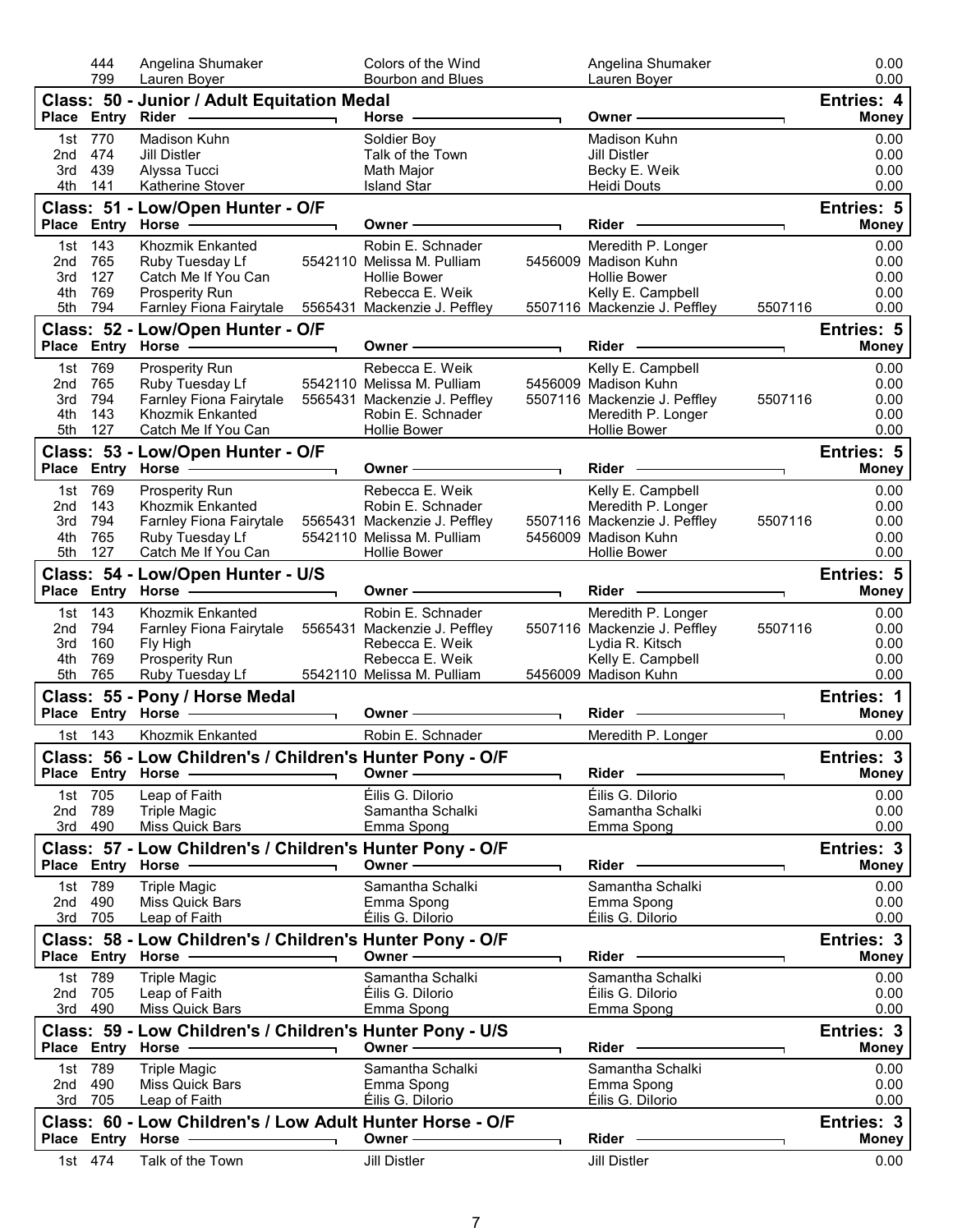| Class: 61 - Low Children's / Low Adult Hunter Horse - O/F<br>Entries: 3<br>Place Entry Horse - and the manufacturer of the manufacturer of the manufacturer of the manufacturer of the manufacturer of the manufacturer of the manufacturer of the manufacturer of the manufacturer of the manufacturer o<br>Owner $\longrightarrow$<br>Rider -<br><b>Money</b><br>Talk of the Town<br><b>Jill Distler</b><br><b>Jill Distler</b><br>1st 474<br>0.00<br>0.00<br>792<br>En Pointe<br>Marisa DeYoung<br>Marisa DeYoung<br>2nd<br>780<br>Elizabeth A. Sinclair<br>Elizabeth A. Sinclair<br>3rd<br><b>Christmas Morning</b><br>0.00<br>Class: 62 - Low Children's / Low Adult Hunter Horse - O/F<br><b>Entries: 3</b><br>Place Entry Horse - 2009<br>Owner <u>—</u> ————————<br><b>Money</b><br>H.<br>1st 474<br>Talk of the Town<br><b>Jill Distler</b><br><b>Jill Distler</b><br>0.00<br>Elizabeth A. Sinclair<br>Elizabeth A. Sinclair<br>780<br>0.00<br>2nd<br><b>Christmas Morning</b><br>792<br>Marisa DeYoung<br>Marisa DeYoung<br>0.00<br>3rd<br>En Pointe<br>Class: 63 - Low Children's / Low Adult Hunter Horse - U/S<br>Entries: 3<br>Place Entry Horse - All Allen Control Place Entry Horse<br>Owner $\overline{\qquad \qquad }$<br>Rider <b>Contract Contract Contract Contract Contract Contract Contract Contract Contract Contract Contract Contract Contract Contract Contract Contract Contract Contract Contract Contract Contract Contract Contract Contract</b><br><b>Money</b><br>T.<br>1st 474<br>Talk of the Town<br><b>Jill Distler</b><br><b>Jill Distler</b><br>0.00<br>780<br><b>Christmas Morning</b><br>Elizabeth A. Sinclair<br>Elizabeth A. Sinclair<br>0.00<br>2nd<br>792<br>0.00<br>3rd<br>En Pointe<br>Marisa DeYoung<br>Marisa DeYoung<br>Entries: 3<br>Class: 64 - Thoroughbred Hunter - O/F<br>Owner —————<br>Rider ————<br><b>Money</b><br>Dream Come True<br>1st 489<br>Stephanie Krzak<br>Stephanie Krzak<br>0.00<br>2nd 499<br><b>Tequila Sunrise</b><br><b>Mallory Barr</b><br><b>Mallory Barr</b><br>0.00<br>3rd 780<br><b>Christmas Morning</b><br>Elizabeth A. Sinclair<br>Elizabeth A. Sinclair<br>0.00<br>Class: 65 - Thoroughbred Hunter - O/F<br>Entries: 3<br>Place Entry Horse ——————————<br>Rider -<br><b>Money</b><br>Owner $-$<br>1st 780<br><b>Christmas Morning</b><br>Elizabeth A. Sinclair<br>Elizabeth A. Sinclair<br>0.00<br>489<br>2nd<br>Dream Come True<br>0.00<br>Stephanie Krzak<br>Stephanie Krzak<br>3rd 499<br>Tequila Sunrise<br><b>Mallory Barr</b><br><b>Mallory Barr</b><br>0.00<br>Class: 66 - Thoroughbred Hunter - O/F<br>Entries: 3<br>Place Entry Horse - and the control of the state of the state of the state of the state of the state of the state of the state of the state of the state of the state of the state of the state of the state of the state of t<br>Owner - The Communication<br><b>Money</b><br>1st 489<br>Dream Come True<br>Stephanie Krzak<br>Stephanie Krzak<br>0.00<br>780<br>Elizabeth A. Sinclair<br>Elizabeth A. Sinclair<br>0.00<br>2nd<br><b>Christmas Morning</b><br>499<br>3rd<br><b>Tequila Sunrise</b><br><b>Mallory Barr</b><br><b>Mallory Barr</b><br>0.00<br>Entries: 3<br>Class: 67 - Thoroughbred Hunter - U/S<br>Owner —<br><b>Money</b><br>1st 489<br>Dream Come True<br>Stephanie Krzak<br>Stephanie Krzak<br>0.00<br>780<br>Elizabeth A. Sinclair<br>Elizabeth A. Sinclair<br>2nd<br><b>Christmas Morning</b><br>0.00<br>499<br>0.00<br>3rd<br>Tequila Sunrise<br><b>Mallory Barr</b><br><b>Mallory Barr</b><br>Class: 68 - Pole Jumpers - Table II, Sec. 1<br>Entries: 4<br><b>Rider</b><br>Place Entry<br><b>Money</b><br>Horse -<br>Owner<br>1st 7055<br>0.00<br>Luke<br>Valeria Purretta<br>Valeria Purretta<br>475<br>Sizzle<br>Madison E. Barnett<br><b>Braylee Bryant</b><br>0.00<br>2nd<br>3rd 479<br>Madison E. Barnett<br>Alexa Jones<br><b>Flat Stanley</b><br>0.00<br>135<br>Beste Gentleman (Killian)<br><b>Emily Hunter</b><br>Quinn Wagner<br>0.00<br>Class: 69 - Pole Jumpers - Table II, Sec. 2(c)<br>Entries: 4<br>Owner - The Common Common Common Common Common Common Common Common Common Common Common Common Common Common Common Common Common Common Common Common Common Common Common Common Common Common Common Common Common Common<br>Place Entry Horse - The Management of the Management of the Management of the Management of the Management of<br>Rider<br><b>Money</b><br>1st 7055<br>Valeria Purretta<br>Luke<br>Valeria Purretta<br>0.00<br>135<br>0.00<br>Beste Gentleman (Killian)<br><b>Emily Hunter</b><br>Quinn Wagner<br>2nd<br>479<br>Madison E. Barnett<br>Alexa Jones<br>3rd<br><b>Flat Stanley</b><br>0.00<br>4th 475<br>Madison E. Barnett<br>Sizzle<br><b>Braylee Bryant</b><br>0.00<br>Entries: 4<br>Class: 70 - Pole Jumpers - Table II Sec. 2(a)<br>Place Entry Horse -<br>Owner -<br>Rider -<br><b>Money</b><br>1st 7055<br>Valeria Purretta<br>Valeria Purretta<br>Luke<br>0.00<br>135<br>0.00<br>2nd<br>Beste Gentleman (Killian)<br><b>Emily Hunter</b><br>Quinn Wagner<br>479<br>Madison E. Barnett<br>Alexa Jones<br>0.00<br>3rd<br><b>Flat Stanley</b><br>475<br>Madison E. Barnett<br>4th<br><b>Braylee Bryant</b><br>0.00<br>Sizzle<br>Class: 71 - Crossrail Jumpers - Table II, Sec. 1<br>Entries: 6<br>Place Entry Horse<br>Owner-<br>Rider<br><b>Money</b><br>146<br>Pocket Full of Sunshine<br>Michelle Duffy<br>0.00<br>Sarah Bryan<br>1st<br>- 481<br>Peppa<br>Madison E. Barnett<br><b>Madison Gordon</b><br>0.00<br>2nd<br>467<br>Indian Outlaw<br><b>Abigail Strauss</b><br>0.00<br>3rd<br>Sarah Bryan<br>4th<br>135<br>Beste Gentleman (Killian)<br><b>Emily Hunter</b><br>Jaimee Wagner<br>0.00<br>0.00<br>5th 123<br><b>Curious George</b><br>Amanda Elsenboss<br>Zoe Andrews | 792<br>DQ 780 | En Pointe<br><b>Christmas Morning</b> | Marisa DeYoung<br>Elizabeth A. Sinclair | Marisa DeYoung<br>Elizabeth A. Sinclair | 0.00<br>0.00 |
|----------------------------------------------------------------------------------------------------------------------------------------------------------------------------------------------------------------------------------------------------------------------------------------------------------------------------------------------------------------------------------------------------------------------------------------------------------------------------------------------------------------------------------------------------------------------------------------------------------------------------------------------------------------------------------------------------------------------------------------------------------------------------------------------------------------------------------------------------------------------------------------------------------------------------------------------------------------------------------------------------------------------------------------------------------------------------------------------------------------------------------------------------------------------------------------------------------------------------------------------------------------------------------------------------------------------------------------------------------------------------------------------------------------------------------------------------------------------------------------------------------------------------------------------------------------------------------------------------------------------------------------------------------------------------------------------------------------------------------------------------------------------------------------------------------------------------------------------------------------------------------------------------------------------------------------------------------------------------------------------------------------------------------------------------------------------------------------------------------------------------------------------------------------------------------------------------------------------------------------------------------------------------------------------------------------------------------------------------------------------------------------------------------------------------------------------------------------------------------------------------------------------------------------------------------------------------------------------------------------------------------------------------------------------------------------------------------------------------------------------------------------------------------------------------------------------------------------------------------------------------------------------------------------------------------------------------------------------------------------------------------------------------------------------------------------------------------------------------------------------------------------------------------------------------------------------------------------------------------------------------------------------------------------------------------------------------------------------------------------------------------------------------------------------------------------------------------------------------------------------------------------------------------------------------------------------------------------------------------------------------------------------------------------------------------------------------------------------------------------------------------------------------------------------------------------------------------------------------------------------------------------------------------------------------------------------------------------------------------------------------------------------------------------------------------------------------------------------------------------------------------------------------------------------------------------------------------------------------------------------------------------------------------------------------------------------------------------------------------------------------------------------------------------------------------------------------------------------------------------------------------------------------------------------------------------------------------------------------------------------------------------------------------------------------------------------------------------------------------------------------------------------------------------------------------------------------------------------------------------------------------------------------------------------------------------------------------------------------------------------------------------------------------------------------------------------------------------------------------------------------------------------------------------------------------------------------------------------------------------------------------------------------------------------------------------------------------------------------------------------------------------------------------------------------------------------------------------------------------------------------------------------------------------------------------------------------------------------------------------------------------------------------------------------------------------------------------------------------------------------------------------------------------|---------------|---------------------------------------|-----------------------------------------|-----------------------------------------|--------------|
|                                                                                                                                                                                                                                                                                                                                                                                                                                                                                                                                                                                                                                                                                                                                                                                                                                                                                                                                                                                                                                                                                                                                                                                                                                                                                                                                                                                                                                                                                                                                                                                                                                                                                                                                                                                                                                                                                                                                                                                                                                                                                                                                                                                                                                                                                                                                                                                                                                                                                                                                                                                                                                                                                                                                                                                                                                                                                                                                                                                                                                                                                                                                                                                                                                                                                                                                                                                                                                                                                                                                                                                                                                                                                                                                                                                                                                                                                                                                                                                                                                                                                                                                                                                                                                                                                                                                                                                                                                                                                                                                                                                                                                                                                                                                                                                                                                                                                                                                                                                                                                                                                                                                                                                                                                                                                                                                                                                                                                                                                                                                                                                                                                                                                                                                                                                  |               |                                       |                                         |                                         |              |
|                                                                                                                                                                                                                                                                                                                                                                                                                                                                                                                                                                                                                                                                                                                                                                                                                                                                                                                                                                                                                                                                                                                                                                                                                                                                                                                                                                                                                                                                                                                                                                                                                                                                                                                                                                                                                                                                                                                                                                                                                                                                                                                                                                                                                                                                                                                                                                                                                                                                                                                                                                                                                                                                                                                                                                                                                                                                                                                                                                                                                                                                                                                                                                                                                                                                                                                                                                                                                                                                                                                                                                                                                                                                                                                                                                                                                                                                                                                                                                                                                                                                                                                                                                                                                                                                                                                                                                                                                                                                                                                                                                                                                                                                                                                                                                                                                                                                                                                                                                                                                                                                                                                                                                                                                                                                                                                                                                                                                                                                                                                                                                                                                                                                                                                                                                                  |               |                                       |                                         |                                         |              |
|                                                                                                                                                                                                                                                                                                                                                                                                                                                                                                                                                                                                                                                                                                                                                                                                                                                                                                                                                                                                                                                                                                                                                                                                                                                                                                                                                                                                                                                                                                                                                                                                                                                                                                                                                                                                                                                                                                                                                                                                                                                                                                                                                                                                                                                                                                                                                                                                                                                                                                                                                                                                                                                                                                                                                                                                                                                                                                                                                                                                                                                                                                                                                                                                                                                                                                                                                                                                                                                                                                                                                                                                                                                                                                                                                                                                                                                                                                                                                                                                                                                                                                                                                                                                                                                                                                                                                                                                                                                                                                                                                                                                                                                                                                                                                                                                                                                                                                                                                                                                                                                                                                                                                                                                                                                                                                                                                                                                                                                                                                                                                                                                                                                                                                                                                                                  |               |                                       |                                         |                                         |              |
|                                                                                                                                                                                                                                                                                                                                                                                                                                                                                                                                                                                                                                                                                                                                                                                                                                                                                                                                                                                                                                                                                                                                                                                                                                                                                                                                                                                                                                                                                                                                                                                                                                                                                                                                                                                                                                                                                                                                                                                                                                                                                                                                                                                                                                                                                                                                                                                                                                                                                                                                                                                                                                                                                                                                                                                                                                                                                                                                                                                                                                                                                                                                                                                                                                                                                                                                                                                                                                                                                                                                                                                                                                                                                                                                                                                                                                                                                                                                                                                                                                                                                                                                                                                                                                                                                                                                                                                                                                                                                                                                                                                                                                                                                                                                                                                                                                                                                                                                                                                                                                                                                                                                                                                                                                                                                                                                                                                                                                                                                                                                                                                                                                                                                                                                                                                  |               |                                       |                                         |                                         |              |
|                                                                                                                                                                                                                                                                                                                                                                                                                                                                                                                                                                                                                                                                                                                                                                                                                                                                                                                                                                                                                                                                                                                                                                                                                                                                                                                                                                                                                                                                                                                                                                                                                                                                                                                                                                                                                                                                                                                                                                                                                                                                                                                                                                                                                                                                                                                                                                                                                                                                                                                                                                                                                                                                                                                                                                                                                                                                                                                                                                                                                                                                                                                                                                                                                                                                                                                                                                                                                                                                                                                                                                                                                                                                                                                                                                                                                                                                                                                                                                                                                                                                                                                                                                                                                                                                                                                                                                                                                                                                                                                                                                                                                                                                                                                                                                                                                                                                                                                                                                                                                                                                                                                                                                                                                                                                                                                                                                                                                                                                                                                                                                                                                                                                                                                                                                                  |               |                                       |                                         |                                         |              |
|                                                                                                                                                                                                                                                                                                                                                                                                                                                                                                                                                                                                                                                                                                                                                                                                                                                                                                                                                                                                                                                                                                                                                                                                                                                                                                                                                                                                                                                                                                                                                                                                                                                                                                                                                                                                                                                                                                                                                                                                                                                                                                                                                                                                                                                                                                                                                                                                                                                                                                                                                                                                                                                                                                                                                                                                                                                                                                                                                                                                                                                                                                                                                                                                                                                                                                                                                                                                                                                                                                                                                                                                                                                                                                                                                                                                                                                                                                                                                                                                                                                                                                                                                                                                                                                                                                                                                                                                                                                                                                                                                                                                                                                                                                                                                                                                                                                                                                                                                                                                                                                                                                                                                                                                                                                                                                                                                                                                                                                                                                                                                                                                                                                                                                                                                                                  |               |                                       |                                         |                                         |              |
|                                                                                                                                                                                                                                                                                                                                                                                                                                                                                                                                                                                                                                                                                                                                                                                                                                                                                                                                                                                                                                                                                                                                                                                                                                                                                                                                                                                                                                                                                                                                                                                                                                                                                                                                                                                                                                                                                                                                                                                                                                                                                                                                                                                                                                                                                                                                                                                                                                                                                                                                                                                                                                                                                                                                                                                                                                                                                                                                                                                                                                                                                                                                                                                                                                                                                                                                                                                                                                                                                                                                                                                                                                                                                                                                                                                                                                                                                                                                                                                                                                                                                                                                                                                                                                                                                                                                                                                                                                                                                                                                                                                                                                                                                                                                                                                                                                                                                                                                                                                                                                                                                                                                                                                                                                                                                                                                                                                                                                                                                                                                                                                                                                                                                                                                                                                  |               |                                       |                                         |                                         |              |
|                                                                                                                                                                                                                                                                                                                                                                                                                                                                                                                                                                                                                                                                                                                                                                                                                                                                                                                                                                                                                                                                                                                                                                                                                                                                                                                                                                                                                                                                                                                                                                                                                                                                                                                                                                                                                                                                                                                                                                                                                                                                                                                                                                                                                                                                                                                                                                                                                                                                                                                                                                                                                                                                                                                                                                                                                                                                                                                                                                                                                                                                                                                                                                                                                                                                                                                                                                                                                                                                                                                                                                                                                                                                                                                                                                                                                                                                                                                                                                                                                                                                                                                                                                                                                                                                                                                                                                                                                                                                                                                                                                                                                                                                                                                                                                                                                                                                                                                                                                                                                                                                                                                                                                                                                                                                                                                                                                                                                                                                                                                                                                                                                                                                                                                                                                                  |               |                                       |                                         |                                         |              |
|                                                                                                                                                                                                                                                                                                                                                                                                                                                                                                                                                                                                                                                                                                                                                                                                                                                                                                                                                                                                                                                                                                                                                                                                                                                                                                                                                                                                                                                                                                                                                                                                                                                                                                                                                                                                                                                                                                                                                                                                                                                                                                                                                                                                                                                                                                                                                                                                                                                                                                                                                                                                                                                                                                                                                                                                                                                                                                                                                                                                                                                                                                                                                                                                                                                                                                                                                                                                                                                                                                                                                                                                                                                                                                                                                                                                                                                                                                                                                                                                                                                                                                                                                                                                                                                                                                                                                                                                                                                                                                                                                                                                                                                                                                                                                                                                                                                                                                                                                                                                                                                                                                                                                                                                                                                                                                                                                                                                                                                                                                                                                                                                                                                                                                                                                                                  |               |                                       |                                         |                                         |              |
|                                                                                                                                                                                                                                                                                                                                                                                                                                                                                                                                                                                                                                                                                                                                                                                                                                                                                                                                                                                                                                                                                                                                                                                                                                                                                                                                                                                                                                                                                                                                                                                                                                                                                                                                                                                                                                                                                                                                                                                                                                                                                                                                                                                                                                                                                                                                                                                                                                                                                                                                                                                                                                                                                                                                                                                                                                                                                                                                                                                                                                                                                                                                                                                                                                                                                                                                                                                                                                                                                                                                                                                                                                                                                                                                                                                                                                                                                                                                                                                                                                                                                                                                                                                                                                                                                                                                                                                                                                                                                                                                                                                                                                                                                                                                                                                                                                                                                                                                                                                                                                                                                                                                                                                                                                                                                                                                                                                                                                                                                                                                                                                                                                                                                                                                                                                  |               |                                       |                                         |                                         |              |
|                                                                                                                                                                                                                                                                                                                                                                                                                                                                                                                                                                                                                                                                                                                                                                                                                                                                                                                                                                                                                                                                                                                                                                                                                                                                                                                                                                                                                                                                                                                                                                                                                                                                                                                                                                                                                                                                                                                                                                                                                                                                                                                                                                                                                                                                                                                                                                                                                                                                                                                                                                                                                                                                                                                                                                                                                                                                                                                                                                                                                                                                                                                                                                                                                                                                                                                                                                                                                                                                                                                                                                                                                                                                                                                                                                                                                                                                                                                                                                                                                                                                                                                                                                                                                                                                                                                                                                                                                                                                                                                                                                                                                                                                                                                                                                                                                                                                                                                                                                                                                                                                                                                                                                                                                                                                                                                                                                                                                                                                                                                                                                                                                                                                                                                                                                                  |               |                                       |                                         |                                         |              |
|                                                                                                                                                                                                                                                                                                                                                                                                                                                                                                                                                                                                                                                                                                                                                                                                                                                                                                                                                                                                                                                                                                                                                                                                                                                                                                                                                                                                                                                                                                                                                                                                                                                                                                                                                                                                                                                                                                                                                                                                                                                                                                                                                                                                                                                                                                                                                                                                                                                                                                                                                                                                                                                                                                                                                                                                                                                                                                                                                                                                                                                                                                                                                                                                                                                                                                                                                                                                                                                                                                                                                                                                                                                                                                                                                                                                                                                                                                                                                                                                                                                                                                                                                                                                                                                                                                                                                                                                                                                                                                                                                                                                                                                                                                                                                                                                                                                                                                                                                                                                                                                                                                                                                                                                                                                                                                                                                                                                                                                                                                                                                                                                                                                                                                                                                                                  |               |                                       |                                         |                                         |              |
|                                                                                                                                                                                                                                                                                                                                                                                                                                                                                                                                                                                                                                                                                                                                                                                                                                                                                                                                                                                                                                                                                                                                                                                                                                                                                                                                                                                                                                                                                                                                                                                                                                                                                                                                                                                                                                                                                                                                                                                                                                                                                                                                                                                                                                                                                                                                                                                                                                                                                                                                                                                                                                                                                                                                                                                                                                                                                                                                                                                                                                                                                                                                                                                                                                                                                                                                                                                                                                                                                                                                                                                                                                                                                                                                                                                                                                                                                                                                                                                                                                                                                                                                                                                                                                                                                                                                                                                                                                                                                                                                                                                                                                                                                                                                                                                                                                                                                                                                                                                                                                                                                                                                                                                                                                                                                                                                                                                                                                                                                                                                                                                                                                                                                                                                                                                  |               |                                       |                                         |                                         |              |
|                                                                                                                                                                                                                                                                                                                                                                                                                                                                                                                                                                                                                                                                                                                                                                                                                                                                                                                                                                                                                                                                                                                                                                                                                                                                                                                                                                                                                                                                                                                                                                                                                                                                                                                                                                                                                                                                                                                                                                                                                                                                                                                                                                                                                                                                                                                                                                                                                                                                                                                                                                                                                                                                                                                                                                                                                                                                                                                                                                                                                                                                                                                                                                                                                                                                                                                                                                                                                                                                                                                                                                                                                                                                                                                                                                                                                                                                                                                                                                                                                                                                                                                                                                                                                                                                                                                                                                                                                                                                                                                                                                                                                                                                                                                                                                                                                                                                                                                                                                                                                                                                                                                                                                                                                                                                                                                                                                                                                                                                                                                                                                                                                                                                                                                                                                                  |               |                                       |                                         |                                         |              |
|                                                                                                                                                                                                                                                                                                                                                                                                                                                                                                                                                                                                                                                                                                                                                                                                                                                                                                                                                                                                                                                                                                                                                                                                                                                                                                                                                                                                                                                                                                                                                                                                                                                                                                                                                                                                                                                                                                                                                                                                                                                                                                                                                                                                                                                                                                                                                                                                                                                                                                                                                                                                                                                                                                                                                                                                                                                                                                                                                                                                                                                                                                                                                                                                                                                                                                                                                                                                                                                                                                                                                                                                                                                                                                                                                                                                                                                                                                                                                                                                                                                                                                                                                                                                                                                                                                                                                                                                                                                                                                                                                                                                                                                                                                                                                                                                                                                                                                                                                                                                                                                                                                                                                                                                                                                                                                                                                                                                                                                                                                                                                                                                                                                                                                                                                                                  |               |                                       |                                         |                                         |              |
|                                                                                                                                                                                                                                                                                                                                                                                                                                                                                                                                                                                                                                                                                                                                                                                                                                                                                                                                                                                                                                                                                                                                                                                                                                                                                                                                                                                                                                                                                                                                                                                                                                                                                                                                                                                                                                                                                                                                                                                                                                                                                                                                                                                                                                                                                                                                                                                                                                                                                                                                                                                                                                                                                                                                                                                                                                                                                                                                                                                                                                                                                                                                                                                                                                                                                                                                                                                                                                                                                                                                                                                                                                                                                                                                                                                                                                                                                                                                                                                                                                                                                                                                                                                                                                                                                                                                                                                                                                                                                                                                                                                                                                                                                                                                                                                                                                                                                                                                                                                                                                                                                                                                                                                                                                                                                                                                                                                                                                                                                                                                                                                                                                                                                                                                                                                  |               |                                       |                                         |                                         |              |
|                                                                                                                                                                                                                                                                                                                                                                                                                                                                                                                                                                                                                                                                                                                                                                                                                                                                                                                                                                                                                                                                                                                                                                                                                                                                                                                                                                                                                                                                                                                                                                                                                                                                                                                                                                                                                                                                                                                                                                                                                                                                                                                                                                                                                                                                                                                                                                                                                                                                                                                                                                                                                                                                                                                                                                                                                                                                                                                                                                                                                                                                                                                                                                                                                                                                                                                                                                                                                                                                                                                                                                                                                                                                                                                                                                                                                                                                                                                                                                                                                                                                                                                                                                                                                                                                                                                                                                                                                                                                                                                                                                                                                                                                                                                                                                                                                                                                                                                                                                                                                                                                                                                                                                                                                                                                                                                                                                                                                                                                                                                                                                                                                                                                                                                                                                                  |               |                                       |                                         |                                         |              |
|                                                                                                                                                                                                                                                                                                                                                                                                                                                                                                                                                                                                                                                                                                                                                                                                                                                                                                                                                                                                                                                                                                                                                                                                                                                                                                                                                                                                                                                                                                                                                                                                                                                                                                                                                                                                                                                                                                                                                                                                                                                                                                                                                                                                                                                                                                                                                                                                                                                                                                                                                                                                                                                                                                                                                                                                                                                                                                                                                                                                                                                                                                                                                                                                                                                                                                                                                                                                                                                                                                                                                                                                                                                                                                                                                                                                                                                                                                                                                                                                                                                                                                                                                                                                                                                                                                                                                                                                                                                                                                                                                                                                                                                                                                                                                                                                                                                                                                                                                                                                                                                                                                                                                                                                                                                                                                                                                                                                                                                                                                                                                                                                                                                                                                                                                                                  |               |                                       |                                         |                                         |              |
|                                                                                                                                                                                                                                                                                                                                                                                                                                                                                                                                                                                                                                                                                                                                                                                                                                                                                                                                                                                                                                                                                                                                                                                                                                                                                                                                                                                                                                                                                                                                                                                                                                                                                                                                                                                                                                                                                                                                                                                                                                                                                                                                                                                                                                                                                                                                                                                                                                                                                                                                                                                                                                                                                                                                                                                                                                                                                                                                                                                                                                                                                                                                                                                                                                                                                                                                                                                                                                                                                                                                                                                                                                                                                                                                                                                                                                                                                                                                                                                                                                                                                                                                                                                                                                                                                                                                                                                                                                                                                                                                                                                                                                                                                                                                                                                                                                                                                                                                                                                                                                                                                                                                                                                                                                                                                                                                                                                                                                                                                                                                                                                                                                                                                                                                                                                  |               |                                       |                                         |                                         |              |
|                                                                                                                                                                                                                                                                                                                                                                                                                                                                                                                                                                                                                                                                                                                                                                                                                                                                                                                                                                                                                                                                                                                                                                                                                                                                                                                                                                                                                                                                                                                                                                                                                                                                                                                                                                                                                                                                                                                                                                                                                                                                                                                                                                                                                                                                                                                                                                                                                                                                                                                                                                                                                                                                                                                                                                                                                                                                                                                                                                                                                                                                                                                                                                                                                                                                                                                                                                                                                                                                                                                                                                                                                                                                                                                                                                                                                                                                                                                                                                                                                                                                                                                                                                                                                                                                                                                                                                                                                                                                                                                                                                                                                                                                                                                                                                                                                                                                                                                                                                                                                                                                                                                                                                                                                                                                                                                                                                                                                                                                                                                                                                                                                                                                                                                                                                                  |               |                                       |                                         |                                         |              |
|                                                                                                                                                                                                                                                                                                                                                                                                                                                                                                                                                                                                                                                                                                                                                                                                                                                                                                                                                                                                                                                                                                                                                                                                                                                                                                                                                                                                                                                                                                                                                                                                                                                                                                                                                                                                                                                                                                                                                                                                                                                                                                                                                                                                                                                                                                                                                                                                                                                                                                                                                                                                                                                                                                                                                                                                                                                                                                                                                                                                                                                                                                                                                                                                                                                                                                                                                                                                                                                                                                                                                                                                                                                                                                                                                                                                                                                                                                                                                                                                                                                                                                                                                                                                                                                                                                                                                                                                                                                                                                                                                                                                                                                                                                                                                                                                                                                                                                                                                                                                                                                                                                                                                                                                                                                                                                                                                                                                                                                                                                                                                                                                                                                                                                                                                                                  |               |                                       |                                         |                                         |              |
|                                                                                                                                                                                                                                                                                                                                                                                                                                                                                                                                                                                                                                                                                                                                                                                                                                                                                                                                                                                                                                                                                                                                                                                                                                                                                                                                                                                                                                                                                                                                                                                                                                                                                                                                                                                                                                                                                                                                                                                                                                                                                                                                                                                                                                                                                                                                                                                                                                                                                                                                                                                                                                                                                                                                                                                                                                                                                                                                                                                                                                                                                                                                                                                                                                                                                                                                                                                                                                                                                                                                                                                                                                                                                                                                                                                                                                                                                                                                                                                                                                                                                                                                                                                                                                                                                                                                                                                                                                                                                                                                                                                                                                                                                                                                                                                                                                                                                                                                                                                                                                                                                                                                                                                                                                                                                                                                                                                                                                                                                                                                                                                                                                                                                                                                                                                  |               |                                       |                                         |                                         |              |
|                                                                                                                                                                                                                                                                                                                                                                                                                                                                                                                                                                                                                                                                                                                                                                                                                                                                                                                                                                                                                                                                                                                                                                                                                                                                                                                                                                                                                                                                                                                                                                                                                                                                                                                                                                                                                                                                                                                                                                                                                                                                                                                                                                                                                                                                                                                                                                                                                                                                                                                                                                                                                                                                                                                                                                                                                                                                                                                                                                                                                                                                                                                                                                                                                                                                                                                                                                                                                                                                                                                                                                                                                                                                                                                                                                                                                                                                                                                                                                                                                                                                                                                                                                                                                                                                                                                                                                                                                                                                                                                                                                                                                                                                                                                                                                                                                                                                                                                                                                                                                                                                                                                                                                                                                                                                                                                                                                                                                                                                                                                                                                                                                                                                                                                                                                                  |               |                                       |                                         |                                         |              |
|                                                                                                                                                                                                                                                                                                                                                                                                                                                                                                                                                                                                                                                                                                                                                                                                                                                                                                                                                                                                                                                                                                                                                                                                                                                                                                                                                                                                                                                                                                                                                                                                                                                                                                                                                                                                                                                                                                                                                                                                                                                                                                                                                                                                                                                                                                                                                                                                                                                                                                                                                                                                                                                                                                                                                                                                                                                                                                                                                                                                                                                                                                                                                                                                                                                                                                                                                                                                                                                                                                                                                                                                                                                                                                                                                                                                                                                                                                                                                                                                                                                                                                                                                                                                                                                                                                                                                                                                                                                                                                                                                                                                                                                                                                                                                                                                                                                                                                                                                                                                                                                                                                                                                                                                                                                                                                                                                                                                                                                                                                                                                                                                                                                                                                                                                                                  |               |                                       |                                         |                                         |              |
|                                                                                                                                                                                                                                                                                                                                                                                                                                                                                                                                                                                                                                                                                                                                                                                                                                                                                                                                                                                                                                                                                                                                                                                                                                                                                                                                                                                                                                                                                                                                                                                                                                                                                                                                                                                                                                                                                                                                                                                                                                                                                                                                                                                                                                                                                                                                                                                                                                                                                                                                                                                                                                                                                                                                                                                                                                                                                                                                                                                                                                                                                                                                                                                                                                                                                                                                                                                                                                                                                                                                                                                                                                                                                                                                                                                                                                                                                                                                                                                                                                                                                                                                                                                                                                                                                                                                                                                                                                                                                                                                                                                                                                                                                                                                                                                                                                                                                                                                                                                                                                                                                                                                                                                                                                                                                                                                                                                                                                                                                                                                                                                                                                                                                                                                                                                  |               |                                       |                                         |                                         |              |
|                                                                                                                                                                                                                                                                                                                                                                                                                                                                                                                                                                                                                                                                                                                                                                                                                                                                                                                                                                                                                                                                                                                                                                                                                                                                                                                                                                                                                                                                                                                                                                                                                                                                                                                                                                                                                                                                                                                                                                                                                                                                                                                                                                                                                                                                                                                                                                                                                                                                                                                                                                                                                                                                                                                                                                                                                                                                                                                                                                                                                                                                                                                                                                                                                                                                                                                                                                                                                                                                                                                                                                                                                                                                                                                                                                                                                                                                                                                                                                                                                                                                                                                                                                                                                                                                                                                                                                                                                                                                                                                                                                                                                                                                                                                                                                                                                                                                                                                                                                                                                                                                                                                                                                                                                                                                                                                                                                                                                                                                                                                                                                                                                                                                                                                                                                                  |               |                                       |                                         |                                         |              |
|                                                                                                                                                                                                                                                                                                                                                                                                                                                                                                                                                                                                                                                                                                                                                                                                                                                                                                                                                                                                                                                                                                                                                                                                                                                                                                                                                                                                                                                                                                                                                                                                                                                                                                                                                                                                                                                                                                                                                                                                                                                                                                                                                                                                                                                                                                                                                                                                                                                                                                                                                                                                                                                                                                                                                                                                                                                                                                                                                                                                                                                                                                                                                                                                                                                                                                                                                                                                                                                                                                                                                                                                                                                                                                                                                                                                                                                                                                                                                                                                                                                                                                                                                                                                                                                                                                                                                                                                                                                                                                                                                                                                                                                                                                                                                                                                                                                                                                                                                                                                                                                                                                                                                                                                                                                                                                                                                                                                                                                                                                                                                                                                                                                                                                                                                                                  |               |                                       |                                         |                                         |              |
|                                                                                                                                                                                                                                                                                                                                                                                                                                                                                                                                                                                                                                                                                                                                                                                                                                                                                                                                                                                                                                                                                                                                                                                                                                                                                                                                                                                                                                                                                                                                                                                                                                                                                                                                                                                                                                                                                                                                                                                                                                                                                                                                                                                                                                                                                                                                                                                                                                                                                                                                                                                                                                                                                                                                                                                                                                                                                                                                                                                                                                                                                                                                                                                                                                                                                                                                                                                                                                                                                                                                                                                                                                                                                                                                                                                                                                                                                                                                                                                                                                                                                                                                                                                                                                                                                                                                                                                                                                                                                                                                                                                                                                                                                                                                                                                                                                                                                                                                                                                                                                                                                                                                                                                                                                                                                                                                                                                                                                                                                                                                                                                                                                                                                                                                                                                  |               |                                       |                                         |                                         |              |
|                                                                                                                                                                                                                                                                                                                                                                                                                                                                                                                                                                                                                                                                                                                                                                                                                                                                                                                                                                                                                                                                                                                                                                                                                                                                                                                                                                                                                                                                                                                                                                                                                                                                                                                                                                                                                                                                                                                                                                                                                                                                                                                                                                                                                                                                                                                                                                                                                                                                                                                                                                                                                                                                                                                                                                                                                                                                                                                                                                                                                                                                                                                                                                                                                                                                                                                                                                                                                                                                                                                                                                                                                                                                                                                                                                                                                                                                                                                                                                                                                                                                                                                                                                                                                                                                                                                                                                                                                                                                                                                                                                                                                                                                                                                                                                                                                                                                                                                                                                                                                                                                                                                                                                                                                                                                                                                                                                                                                                                                                                                                                                                                                                                                                                                                                                                  |               |                                       |                                         |                                         |              |
|                                                                                                                                                                                                                                                                                                                                                                                                                                                                                                                                                                                                                                                                                                                                                                                                                                                                                                                                                                                                                                                                                                                                                                                                                                                                                                                                                                                                                                                                                                                                                                                                                                                                                                                                                                                                                                                                                                                                                                                                                                                                                                                                                                                                                                                                                                                                                                                                                                                                                                                                                                                                                                                                                                                                                                                                                                                                                                                                                                                                                                                                                                                                                                                                                                                                                                                                                                                                                                                                                                                                                                                                                                                                                                                                                                                                                                                                                                                                                                                                                                                                                                                                                                                                                                                                                                                                                                                                                                                                                                                                                                                                                                                                                                                                                                                                                                                                                                                                                                                                                                                                                                                                                                                                                                                                                                                                                                                                                                                                                                                                                                                                                                                                                                                                                                                  |               |                                       |                                         |                                         |              |
|                                                                                                                                                                                                                                                                                                                                                                                                                                                                                                                                                                                                                                                                                                                                                                                                                                                                                                                                                                                                                                                                                                                                                                                                                                                                                                                                                                                                                                                                                                                                                                                                                                                                                                                                                                                                                                                                                                                                                                                                                                                                                                                                                                                                                                                                                                                                                                                                                                                                                                                                                                                                                                                                                                                                                                                                                                                                                                                                                                                                                                                                                                                                                                                                                                                                                                                                                                                                                                                                                                                                                                                                                                                                                                                                                                                                                                                                                                                                                                                                                                                                                                                                                                                                                                                                                                                                                                                                                                                                                                                                                                                                                                                                                                                                                                                                                                                                                                                                                                                                                                                                                                                                                                                                                                                                                                                                                                                                                                                                                                                                                                                                                                                                                                                                                                                  |               |                                       |                                         |                                         |              |
|                                                                                                                                                                                                                                                                                                                                                                                                                                                                                                                                                                                                                                                                                                                                                                                                                                                                                                                                                                                                                                                                                                                                                                                                                                                                                                                                                                                                                                                                                                                                                                                                                                                                                                                                                                                                                                                                                                                                                                                                                                                                                                                                                                                                                                                                                                                                                                                                                                                                                                                                                                                                                                                                                                                                                                                                                                                                                                                                                                                                                                                                                                                                                                                                                                                                                                                                                                                                                                                                                                                                                                                                                                                                                                                                                                                                                                                                                                                                                                                                                                                                                                                                                                                                                                                                                                                                                                                                                                                                                                                                                                                                                                                                                                                                                                                                                                                                                                                                                                                                                                                                                                                                                                                                                                                                                                                                                                                                                                                                                                                                                                                                                                                                                                                                                                                  |               |                                       |                                         |                                         |              |
|                                                                                                                                                                                                                                                                                                                                                                                                                                                                                                                                                                                                                                                                                                                                                                                                                                                                                                                                                                                                                                                                                                                                                                                                                                                                                                                                                                                                                                                                                                                                                                                                                                                                                                                                                                                                                                                                                                                                                                                                                                                                                                                                                                                                                                                                                                                                                                                                                                                                                                                                                                                                                                                                                                                                                                                                                                                                                                                                                                                                                                                                                                                                                                                                                                                                                                                                                                                                                                                                                                                                                                                                                                                                                                                                                                                                                                                                                                                                                                                                                                                                                                                                                                                                                                                                                                                                                                                                                                                                                                                                                                                                                                                                                                                                                                                                                                                                                                                                                                                                                                                                                                                                                                                                                                                                                                                                                                                                                                                                                                                                                                                                                                                                                                                                                                                  |               |                                       |                                         |                                         |              |
|                                                                                                                                                                                                                                                                                                                                                                                                                                                                                                                                                                                                                                                                                                                                                                                                                                                                                                                                                                                                                                                                                                                                                                                                                                                                                                                                                                                                                                                                                                                                                                                                                                                                                                                                                                                                                                                                                                                                                                                                                                                                                                                                                                                                                                                                                                                                                                                                                                                                                                                                                                                                                                                                                                                                                                                                                                                                                                                                                                                                                                                                                                                                                                                                                                                                                                                                                                                                                                                                                                                                                                                                                                                                                                                                                                                                                                                                                                                                                                                                                                                                                                                                                                                                                                                                                                                                                                                                                                                                                                                                                                                                                                                                                                                                                                                                                                                                                                                                                                                                                                                                                                                                                                                                                                                                                                                                                                                                                                                                                                                                                                                                                                                                                                                                                                                  |               |                                       |                                         |                                         |              |
|                                                                                                                                                                                                                                                                                                                                                                                                                                                                                                                                                                                                                                                                                                                                                                                                                                                                                                                                                                                                                                                                                                                                                                                                                                                                                                                                                                                                                                                                                                                                                                                                                                                                                                                                                                                                                                                                                                                                                                                                                                                                                                                                                                                                                                                                                                                                                                                                                                                                                                                                                                                                                                                                                                                                                                                                                                                                                                                                                                                                                                                                                                                                                                                                                                                                                                                                                                                                                                                                                                                                                                                                                                                                                                                                                                                                                                                                                                                                                                                                                                                                                                                                                                                                                                                                                                                                                                                                                                                                                                                                                                                                                                                                                                                                                                                                                                                                                                                                                                                                                                                                                                                                                                                                                                                                                                                                                                                                                                                                                                                                                                                                                                                                                                                                                                                  |               |                                       |                                         |                                         |              |
|                                                                                                                                                                                                                                                                                                                                                                                                                                                                                                                                                                                                                                                                                                                                                                                                                                                                                                                                                                                                                                                                                                                                                                                                                                                                                                                                                                                                                                                                                                                                                                                                                                                                                                                                                                                                                                                                                                                                                                                                                                                                                                                                                                                                                                                                                                                                                                                                                                                                                                                                                                                                                                                                                                                                                                                                                                                                                                                                                                                                                                                                                                                                                                                                                                                                                                                                                                                                                                                                                                                                                                                                                                                                                                                                                                                                                                                                                                                                                                                                                                                                                                                                                                                                                                                                                                                                                                                                                                                                                                                                                                                                                                                                                                                                                                                                                                                                                                                                                                                                                                                                                                                                                                                                                                                                                                                                                                                                                                                                                                                                                                                                                                                                                                                                                                                  |               |                                       |                                         |                                         |              |
|                                                                                                                                                                                                                                                                                                                                                                                                                                                                                                                                                                                                                                                                                                                                                                                                                                                                                                                                                                                                                                                                                                                                                                                                                                                                                                                                                                                                                                                                                                                                                                                                                                                                                                                                                                                                                                                                                                                                                                                                                                                                                                                                                                                                                                                                                                                                                                                                                                                                                                                                                                                                                                                                                                                                                                                                                                                                                                                                                                                                                                                                                                                                                                                                                                                                                                                                                                                                                                                                                                                                                                                                                                                                                                                                                                                                                                                                                                                                                                                                                                                                                                                                                                                                                                                                                                                                                                                                                                                                                                                                                                                                                                                                                                                                                                                                                                                                                                                                                                                                                                                                                                                                                                                                                                                                                                                                                                                                                                                                                                                                                                                                                                                                                                                                                                                  |               |                                       |                                         |                                         |              |
|                                                                                                                                                                                                                                                                                                                                                                                                                                                                                                                                                                                                                                                                                                                                                                                                                                                                                                                                                                                                                                                                                                                                                                                                                                                                                                                                                                                                                                                                                                                                                                                                                                                                                                                                                                                                                                                                                                                                                                                                                                                                                                                                                                                                                                                                                                                                                                                                                                                                                                                                                                                                                                                                                                                                                                                                                                                                                                                                                                                                                                                                                                                                                                                                                                                                                                                                                                                                                                                                                                                                                                                                                                                                                                                                                                                                                                                                                                                                                                                                                                                                                                                                                                                                                                                                                                                                                                                                                                                                                                                                                                                                                                                                                                                                                                                                                                                                                                                                                                                                                                                                                                                                                                                                                                                                                                                                                                                                                                                                                                                                                                                                                                                                                                                                                                                  |               |                                       |                                         |                                         |              |
|                                                                                                                                                                                                                                                                                                                                                                                                                                                                                                                                                                                                                                                                                                                                                                                                                                                                                                                                                                                                                                                                                                                                                                                                                                                                                                                                                                                                                                                                                                                                                                                                                                                                                                                                                                                                                                                                                                                                                                                                                                                                                                                                                                                                                                                                                                                                                                                                                                                                                                                                                                                                                                                                                                                                                                                                                                                                                                                                                                                                                                                                                                                                                                                                                                                                                                                                                                                                                                                                                                                                                                                                                                                                                                                                                                                                                                                                                                                                                                                                                                                                                                                                                                                                                                                                                                                                                                                                                                                                                                                                                                                                                                                                                                                                                                                                                                                                                                                                                                                                                                                                                                                                                                                                                                                                                                                                                                                                                                                                                                                                                                                                                                                                                                                                                                                  |               |                                       |                                         |                                         |              |
|                                                                                                                                                                                                                                                                                                                                                                                                                                                                                                                                                                                                                                                                                                                                                                                                                                                                                                                                                                                                                                                                                                                                                                                                                                                                                                                                                                                                                                                                                                                                                                                                                                                                                                                                                                                                                                                                                                                                                                                                                                                                                                                                                                                                                                                                                                                                                                                                                                                                                                                                                                                                                                                                                                                                                                                                                                                                                                                                                                                                                                                                                                                                                                                                                                                                                                                                                                                                                                                                                                                                                                                                                                                                                                                                                                                                                                                                                                                                                                                                                                                                                                                                                                                                                                                                                                                                                                                                                                                                                                                                                                                                                                                                                                                                                                                                                                                                                                                                                                                                                                                                                                                                                                                                                                                                                                                                                                                                                                                                                                                                                                                                                                                                                                                                                                                  |               |                                       |                                         |                                         |              |
|                                                                                                                                                                                                                                                                                                                                                                                                                                                                                                                                                                                                                                                                                                                                                                                                                                                                                                                                                                                                                                                                                                                                                                                                                                                                                                                                                                                                                                                                                                                                                                                                                                                                                                                                                                                                                                                                                                                                                                                                                                                                                                                                                                                                                                                                                                                                                                                                                                                                                                                                                                                                                                                                                                                                                                                                                                                                                                                                                                                                                                                                                                                                                                                                                                                                                                                                                                                                                                                                                                                                                                                                                                                                                                                                                                                                                                                                                                                                                                                                                                                                                                                                                                                                                                                                                                                                                                                                                                                                                                                                                                                                                                                                                                                                                                                                                                                                                                                                                                                                                                                                                                                                                                                                                                                                                                                                                                                                                                                                                                                                                                                                                                                                                                                                                                                  |               |                                       |                                         |                                         |              |
|                                                                                                                                                                                                                                                                                                                                                                                                                                                                                                                                                                                                                                                                                                                                                                                                                                                                                                                                                                                                                                                                                                                                                                                                                                                                                                                                                                                                                                                                                                                                                                                                                                                                                                                                                                                                                                                                                                                                                                                                                                                                                                                                                                                                                                                                                                                                                                                                                                                                                                                                                                                                                                                                                                                                                                                                                                                                                                                                                                                                                                                                                                                                                                                                                                                                                                                                                                                                                                                                                                                                                                                                                                                                                                                                                                                                                                                                                                                                                                                                                                                                                                                                                                                                                                                                                                                                                                                                                                                                                                                                                                                                                                                                                                                                                                                                                                                                                                                                                                                                                                                                                                                                                                                                                                                                                                                                                                                                                                                                                                                                                                                                                                                                                                                                                                                  |               |                                       |                                         |                                         |              |
|                                                                                                                                                                                                                                                                                                                                                                                                                                                                                                                                                                                                                                                                                                                                                                                                                                                                                                                                                                                                                                                                                                                                                                                                                                                                                                                                                                                                                                                                                                                                                                                                                                                                                                                                                                                                                                                                                                                                                                                                                                                                                                                                                                                                                                                                                                                                                                                                                                                                                                                                                                                                                                                                                                                                                                                                                                                                                                                                                                                                                                                                                                                                                                                                                                                                                                                                                                                                                                                                                                                                                                                                                                                                                                                                                                                                                                                                                                                                                                                                                                                                                                                                                                                                                                                                                                                                                                                                                                                                                                                                                                                                                                                                                                                                                                                                                                                                                                                                                                                                                                                                                                                                                                                                                                                                                                                                                                                                                                                                                                                                                                                                                                                                                                                                                                                  |               |                                       |                                         |                                         |              |
|                                                                                                                                                                                                                                                                                                                                                                                                                                                                                                                                                                                                                                                                                                                                                                                                                                                                                                                                                                                                                                                                                                                                                                                                                                                                                                                                                                                                                                                                                                                                                                                                                                                                                                                                                                                                                                                                                                                                                                                                                                                                                                                                                                                                                                                                                                                                                                                                                                                                                                                                                                                                                                                                                                                                                                                                                                                                                                                                                                                                                                                                                                                                                                                                                                                                                                                                                                                                                                                                                                                                                                                                                                                                                                                                                                                                                                                                                                                                                                                                                                                                                                                                                                                                                                                                                                                                                                                                                                                                                                                                                                                                                                                                                                                                                                                                                                                                                                                                                                                                                                                                                                                                                                                                                                                                                                                                                                                                                                                                                                                                                                                                                                                                                                                                                                                  |               |                                       |                                         |                                         |              |
|                                                                                                                                                                                                                                                                                                                                                                                                                                                                                                                                                                                                                                                                                                                                                                                                                                                                                                                                                                                                                                                                                                                                                                                                                                                                                                                                                                                                                                                                                                                                                                                                                                                                                                                                                                                                                                                                                                                                                                                                                                                                                                                                                                                                                                                                                                                                                                                                                                                                                                                                                                                                                                                                                                                                                                                                                                                                                                                                                                                                                                                                                                                                                                                                                                                                                                                                                                                                                                                                                                                                                                                                                                                                                                                                                                                                                                                                                                                                                                                                                                                                                                                                                                                                                                                                                                                                                                                                                                                                                                                                                                                                                                                                                                                                                                                                                                                                                                                                                                                                                                                                                                                                                                                                                                                                                                                                                                                                                                                                                                                                                                                                                                                                                                                                                                                  |               |                                       |                                         |                                         |              |
|                                                                                                                                                                                                                                                                                                                                                                                                                                                                                                                                                                                                                                                                                                                                                                                                                                                                                                                                                                                                                                                                                                                                                                                                                                                                                                                                                                                                                                                                                                                                                                                                                                                                                                                                                                                                                                                                                                                                                                                                                                                                                                                                                                                                                                                                                                                                                                                                                                                                                                                                                                                                                                                                                                                                                                                                                                                                                                                                                                                                                                                                                                                                                                                                                                                                                                                                                                                                                                                                                                                                                                                                                                                                                                                                                                                                                                                                                                                                                                                                                                                                                                                                                                                                                                                                                                                                                                                                                                                                                                                                                                                                                                                                                                                                                                                                                                                                                                                                                                                                                                                                                                                                                                                                                                                                                                                                                                                                                                                                                                                                                                                                                                                                                                                                                                                  |               |                                       |                                         |                                         |              |
|                                                                                                                                                                                                                                                                                                                                                                                                                                                                                                                                                                                                                                                                                                                                                                                                                                                                                                                                                                                                                                                                                                                                                                                                                                                                                                                                                                                                                                                                                                                                                                                                                                                                                                                                                                                                                                                                                                                                                                                                                                                                                                                                                                                                                                                                                                                                                                                                                                                                                                                                                                                                                                                                                                                                                                                                                                                                                                                                                                                                                                                                                                                                                                                                                                                                                                                                                                                                                                                                                                                                                                                                                                                                                                                                                                                                                                                                                                                                                                                                                                                                                                                                                                                                                                                                                                                                                                                                                                                                                                                                                                                                                                                                                                                                                                                                                                                                                                                                                                                                                                                                                                                                                                                                                                                                                                                                                                                                                                                                                                                                                                                                                                                                                                                                                                                  |               |                                       |                                         |                                         |              |
|                                                                                                                                                                                                                                                                                                                                                                                                                                                                                                                                                                                                                                                                                                                                                                                                                                                                                                                                                                                                                                                                                                                                                                                                                                                                                                                                                                                                                                                                                                                                                                                                                                                                                                                                                                                                                                                                                                                                                                                                                                                                                                                                                                                                                                                                                                                                                                                                                                                                                                                                                                                                                                                                                                                                                                                                                                                                                                                                                                                                                                                                                                                                                                                                                                                                                                                                                                                                                                                                                                                                                                                                                                                                                                                                                                                                                                                                                                                                                                                                                                                                                                                                                                                                                                                                                                                                                                                                                                                                                                                                                                                                                                                                                                                                                                                                                                                                                                                                                                                                                                                                                                                                                                                                                                                                                                                                                                                                                                                                                                                                                                                                                                                                                                                                                                                  |               |                                       |                                         |                                         |              |
|                                                                                                                                                                                                                                                                                                                                                                                                                                                                                                                                                                                                                                                                                                                                                                                                                                                                                                                                                                                                                                                                                                                                                                                                                                                                                                                                                                                                                                                                                                                                                                                                                                                                                                                                                                                                                                                                                                                                                                                                                                                                                                                                                                                                                                                                                                                                                                                                                                                                                                                                                                                                                                                                                                                                                                                                                                                                                                                                                                                                                                                                                                                                                                                                                                                                                                                                                                                                                                                                                                                                                                                                                                                                                                                                                                                                                                                                                                                                                                                                                                                                                                                                                                                                                                                                                                                                                                                                                                                                                                                                                                                                                                                                                                                                                                                                                                                                                                                                                                                                                                                                                                                                                                                                                                                                                                                                                                                                                                                                                                                                                                                                                                                                                                                                                                                  |               |                                       |                                         |                                         |              |
|                                                                                                                                                                                                                                                                                                                                                                                                                                                                                                                                                                                                                                                                                                                                                                                                                                                                                                                                                                                                                                                                                                                                                                                                                                                                                                                                                                                                                                                                                                                                                                                                                                                                                                                                                                                                                                                                                                                                                                                                                                                                                                                                                                                                                                                                                                                                                                                                                                                                                                                                                                                                                                                                                                                                                                                                                                                                                                                                                                                                                                                                                                                                                                                                                                                                                                                                                                                                                                                                                                                                                                                                                                                                                                                                                                                                                                                                                                                                                                                                                                                                                                                                                                                                                                                                                                                                                                                                                                                                                                                                                                                                                                                                                                                                                                                                                                                                                                                                                                                                                                                                                                                                                                                                                                                                                                                                                                                                                                                                                                                                                                                                                                                                                                                                                                                  |               |                                       |                                         |                                         |              |
|                                                                                                                                                                                                                                                                                                                                                                                                                                                                                                                                                                                                                                                                                                                                                                                                                                                                                                                                                                                                                                                                                                                                                                                                                                                                                                                                                                                                                                                                                                                                                                                                                                                                                                                                                                                                                                                                                                                                                                                                                                                                                                                                                                                                                                                                                                                                                                                                                                                                                                                                                                                                                                                                                                                                                                                                                                                                                                                                                                                                                                                                                                                                                                                                                                                                                                                                                                                                                                                                                                                                                                                                                                                                                                                                                                                                                                                                                                                                                                                                                                                                                                                                                                                                                                                                                                                                                                                                                                                                                                                                                                                                                                                                                                                                                                                                                                                                                                                                                                                                                                                                                                                                                                                                                                                                                                                                                                                                                                                                                                                                                                                                                                                                                                                                                                                  |               |                                       |                                         |                                         |              |
|                                                                                                                                                                                                                                                                                                                                                                                                                                                                                                                                                                                                                                                                                                                                                                                                                                                                                                                                                                                                                                                                                                                                                                                                                                                                                                                                                                                                                                                                                                                                                                                                                                                                                                                                                                                                                                                                                                                                                                                                                                                                                                                                                                                                                                                                                                                                                                                                                                                                                                                                                                                                                                                                                                                                                                                                                                                                                                                                                                                                                                                                                                                                                                                                                                                                                                                                                                                                                                                                                                                                                                                                                                                                                                                                                                                                                                                                                                                                                                                                                                                                                                                                                                                                                                                                                                                                                                                                                                                                                                                                                                                                                                                                                                                                                                                                                                                                                                                                                                                                                                                                                                                                                                                                                                                                                                                                                                                                                                                                                                                                                                                                                                                                                                                                                                                  |               |                                       |                                         |                                         |              |
|                                                                                                                                                                                                                                                                                                                                                                                                                                                                                                                                                                                                                                                                                                                                                                                                                                                                                                                                                                                                                                                                                                                                                                                                                                                                                                                                                                                                                                                                                                                                                                                                                                                                                                                                                                                                                                                                                                                                                                                                                                                                                                                                                                                                                                                                                                                                                                                                                                                                                                                                                                                                                                                                                                                                                                                                                                                                                                                                                                                                                                                                                                                                                                                                                                                                                                                                                                                                                                                                                                                                                                                                                                                                                                                                                                                                                                                                                                                                                                                                                                                                                                                                                                                                                                                                                                                                                                                                                                                                                                                                                                                                                                                                                                                                                                                                                                                                                                                                                                                                                                                                                                                                                                                                                                                                                                                                                                                                                                                                                                                                                                                                                                                                                                                                                                                  |               |                                       |                                         |                                         |              |
|                                                                                                                                                                                                                                                                                                                                                                                                                                                                                                                                                                                                                                                                                                                                                                                                                                                                                                                                                                                                                                                                                                                                                                                                                                                                                                                                                                                                                                                                                                                                                                                                                                                                                                                                                                                                                                                                                                                                                                                                                                                                                                                                                                                                                                                                                                                                                                                                                                                                                                                                                                                                                                                                                                                                                                                                                                                                                                                                                                                                                                                                                                                                                                                                                                                                                                                                                                                                                                                                                                                                                                                                                                                                                                                                                                                                                                                                                                                                                                                                                                                                                                                                                                                                                                                                                                                                                                                                                                                                                                                                                                                                                                                                                                                                                                                                                                                                                                                                                                                                                                                                                                                                                                                                                                                                                                                                                                                                                                                                                                                                                                                                                                                                                                                                                                                  |               |                                       |                                         |                                         |              |
|                                                                                                                                                                                                                                                                                                                                                                                                                                                                                                                                                                                                                                                                                                                                                                                                                                                                                                                                                                                                                                                                                                                                                                                                                                                                                                                                                                                                                                                                                                                                                                                                                                                                                                                                                                                                                                                                                                                                                                                                                                                                                                                                                                                                                                                                                                                                                                                                                                                                                                                                                                                                                                                                                                                                                                                                                                                                                                                                                                                                                                                                                                                                                                                                                                                                                                                                                                                                                                                                                                                                                                                                                                                                                                                                                                                                                                                                                                                                                                                                                                                                                                                                                                                                                                                                                                                                                                                                                                                                                                                                                                                                                                                                                                                                                                                                                                                                                                                                                                                                                                                                                                                                                                                                                                                                                                                                                                                                                                                                                                                                                                                                                                                                                                                                                                                  |               |                                       |                                         |                                         |              |
|                                                                                                                                                                                                                                                                                                                                                                                                                                                                                                                                                                                                                                                                                                                                                                                                                                                                                                                                                                                                                                                                                                                                                                                                                                                                                                                                                                                                                                                                                                                                                                                                                                                                                                                                                                                                                                                                                                                                                                                                                                                                                                                                                                                                                                                                                                                                                                                                                                                                                                                                                                                                                                                                                                                                                                                                                                                                                                                                                                                                                                                                                                                                                                                                                                                                                                                                                                                                                                                                                                                                                                                                                                                                                                                                                                                                                                                                                                                                                                                                                                                                                                                                                                                                                                                                                                                                                                                                                                                                                                                                                                                                                                                                                                                                                                                                                                                                                                                                                                                                                                                                                                                                                                                                                                                                                                                                                                                                                                                                                                                                                                                                                                                                                                                                                                                  |               |                                       |                                         |                                         |              |
|                                                                                                                                                                                                                                                                                                                                                                                                                                                                                                                                                                                                                                                                                                                                                                                                                                                                                                                                                                                                                                                                                                                                                                                                                                                                                                                                                                                                                                                                                                                                                                                                                                                                                                                                                                                                                                                                                                                                                                                                                                                                                                                                                                                                                                                                                                                                                                                                                                                                                                                                                                                                                                                                                                                                                                                                                                                                                                                                                                                                                                                                                                                                                                                                                                                                                                                                                                                                                                                                                                                                                                                                                                                                                                                                                                                                                                                                                                                                                                                                                                                                                                                                                                                                                                                                                                                                                                                                                                                                                                                                                                                                                                                                                                                                                                                                                                                                                                                                                                                                                                                                                                                                                                                                                                                                                                                                                                                                                                                                                                                                                                                                                                                                                                                                                                                  |               |                                       |                                         |                                         |              |
|                                                                                                                                                                                                                                                                                                                                                                                                                                                                                                                                                                                                                                                                                                                                                                                                                                                                                                                                                                                                                                                                                                                                                                                                                                                                                                                                                                                                                                                                                                                                                                                                                                                                                                                                                                                                                                                                                                                                                                                                                                                                                                                                                                                                                                                                                                                                                                                                                                                                                                                                                                                                                                                                                                                                                                                                                                                                                                                                                                                                                                                                                                                                                                                                                                                                                                                                                                                                                                                                                                                                                                                                                                                                                                                                                                                                                                                                                                                                                                                                                                                                                                                                                                                                                                                                                                                                                                                                                                                                                                                                                                                                                                                                                                                                                                                                                                                                                                                                                                                                                                                                                                                                                                                                                                                                                                                                                                                                                                                                                                                                                                                                                                                                                                                                                                                  |               |                                       |                                         |                                         |              |
|                                                                                                                                                                                                                                                                                                                                                                                                                                                                                                                                                                                                                                                                                                                                                                                                                                                                                                                                                                                                                                                                                                                                                                                                                                                                                                                                                                                                                                                                                                                                                                                                                                                                                                                                                                                                                                                                                                                                                                                                                                                                                                                                                                                                                                                                                                                                                                                                                                                                                                                                                                                                                                                                                                                                                                                                                                                                                                                                                                                                                                                                                                                                                                                                                                                                                                                                                                                                                                                                                                                                                                                                                                                                                                                                                                                                                                                                                                                                                                                                                                                                                                                                                                                                                                                                                                                                                                                                                                                                                                                                                                                                                                                                                                                                                                                                                                                                                                                                                                                                                                                                                                                                                                                                                                                                                                                                                                                                                                                                                                                                                                                                                                                                                                                                                                                  |               |                                       |                                         |                                         |              |
|                                                                                                                                                                                                                                                                                                                                                                                                                                                                                                                                                                                                                                                                                                                                                                                                                                                                                                                                                                                                                                                                                                                                                                                                                                                                                                                                                                                                                                                                                                                                                                                                                                                                                                                                                                                                                                                                                                                                                                                                                                                                                                                                                                                                                                                                                                                                                                                                                                                                                                                                                                                                                                                                                                                                                                                                                                                                                                                                                                                                                                                                                                                                                                                                                                                                                                                                                                                                                                                                                                                                                                                                                                                                                                                                                                                                                                                                                                                                                                                                                                                                                                                                                                                                                                                                                                                                                                                                                                                                                                                                                                                                                                                                                                                                                                                                                                                                                                                                                                                                                                                                                                                                                                                                                                                                                                                                                                                                                                                                                                                                                                                                                                                                                                                                                                                  |               |                                       |                                         |                                         |              |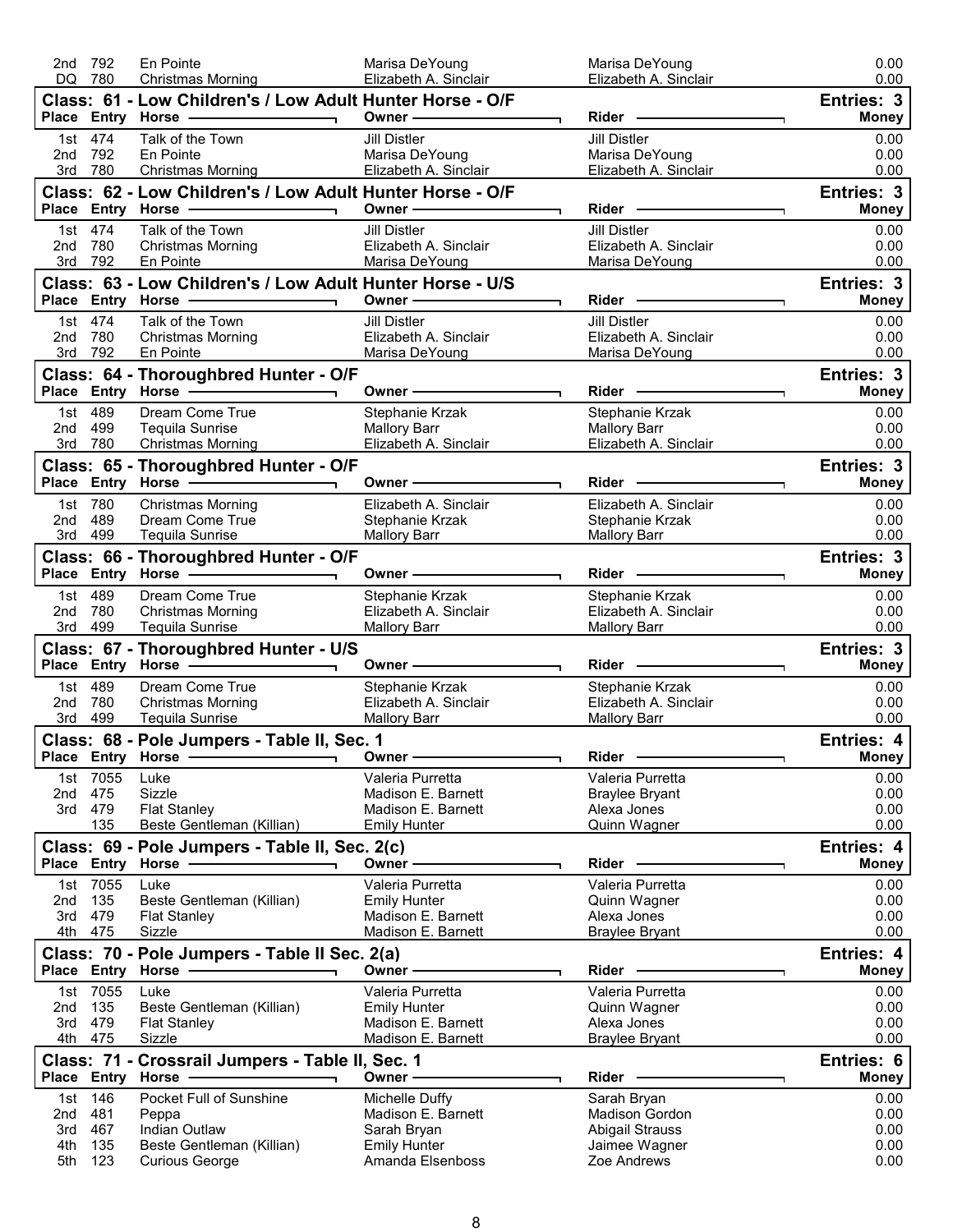| Entries: 5<br>Class: 72 - Crossrail Jumpers - Table II, Sec. 2(c)<br>Place Entry Horse<br>Owner -<br>Rider<br>469<br><b>Dollar Daze</b><br>Chloe Hoch<br><b>Audrey Redding</b><br>1st<br>0.00<br>467<br>Indian Outlaw<br>Sarah Bryan<br><b>Abigail Strauss</b><br>0.00<br>2nd<br>Pocket Full of Sunshine<br>Michelle Duffy<br>0.00<br>3rd<br>146<br>Sarah Bryan<br>135<br><b>Emily Hunter</b><br>Jaimee Wagner<br>0.00<br>4th<br>Beste Gentleman (Killian)<br>123<br>OC<br>Zoe Andrews<br>0.00<br><b>Curious George</b><br>Amanda Elsenboss<br><b>Entries: 5</b><br>Class: 73 - Crossrail Jumpers - Table II Sec. 2(a)<br>Place Entry Horse -<br>Owner-<br>Rider<br><b>Money</b><br>469<br>1st<br>Dollar Daze<br><b>Audrey Redding</b><br>Chloe Hoch<br>0.00<br>123<br>Zoe Andrews<br>0.00<br>2nd<br><b>Curious George</b><br>Amanda Elsenboss<br>467<br><b>Indian Outlaw</b><br>0.00<br>3rd<br>Sarah Bryan<br><b>Abigail Strauss</b><br>4th<br>135<br>Beste Gentleman (Killian)<br>0.00<br><b>Emily Hunter</b><br>Jaimee Wagner<br>146<br>Michelle Duffy<br>0.00<br>ОC<br>Pocket Full of Sunshine<br>Sarah Bryan<br><b>Entries: 5</b><br>Class: 74 - Crossrail Jumpers - Gamblers Choice<br>Place Entry Horse -<br>Owner-<br>Rider<br><b>Money</b><br>135<br>Beste Gentleman (Killian)<br><b>Emily Hunter</b><br>1st<br>Jaimee Wagner<br>0.00<br>146<br>Pocket Full of Sunshine<br>0.00<br>2nd<br>Michelle Duffy<br>Sarah Bryan<br>469<br><b>Dollar Daze</b><br><b>Audrey Redding</b><br>Chloe Hoch<br>0.00<br>3rd<br>4th<br>467<br>Indian Outlaw<br><b>Abigail Strauss</b><br>0.00<br>Sarah Bryan<br>4th<br>414<br>Alexis L. Cassel<br>0.00<br><b>Thunder Alex</b><br>Alexis L. Cassel<br><b>Entries: 4</b><br>Class: 75 - Beginner Jumpers - Table II, Sec. 1<br>Place Entry<br><b>Horse</b><br>Owner -<br>Rider<br><b>Money</b><br>1st 414<br><b>Thunder Alex</b><br>Alexis L. Cassel<br>Alexis L. Cassel<br>0.00<br>714<br>The Great and Powerful Oz<br>Emma Meckley<br>Emma Meckley<br>0.00<br>2nd<br>146<br>Pocket Full of Sunshine<br>Michelle Duffy<br>0.00<br>3rd<br>Kaitlyn Dhuy<br>150<br>4th<br>Dollar Daze<br>Audrey Redding<br><b>Audrey Redding</b><br>0.00<br>Class: 76 - Beginner Jumpers - Table II, Sec. 2(c)<br><b>Entries: 4</b><br>Place Entry Horse<br>Owner -<br>Rider<br>Money<br>146<br>Pocket Full of Sunshine<br>Michelle Duffy<br>Kaitlyn Dhuy<br>1st<br>0.00<br>150<br><b>Audrey Redding</b><br>0.00<br>2nd<br>Dollar Daze<br><b>Audrey Redding</b><br>714<br>The Great and Powerful Oz<br>Emma Meckley<br>0.00<br>3rd<br>Emma Meckley<br>4th 414<br>0.00<br><b>Thunder Alex</b><br>Alexis L. Cassel<br>Alexis L. Cassel<br>Entries: 4<br>Class: 77 - Beginner Jumpers - Table II Sec. 2(a)<br>Place Entry Horse<br>Owner-<br>Rider -<br><b>Money</b><br>1st 714<br>The Great and Powerful Oz<br>Emma Meckley<br>Emma Meckley<br>0.00<br>150<br>0.00<br>2nd<br>Dollar Daze<br>Audrey Redding<br>Audrey Redding<br>146<br>Pocket Full of Sunshine<br>Michelle Duffy<br>Kaitlyn Dhuy<br>0.00<br>3rd<br>OС<br>414<br>0.00<br>Alexis L. Cassel<br>Alexis L. Cassel<br><b>Thunder Alex</b><br>Class: 78 - Beginner Jumpers - Gamblers Choice<br>Entries: 2<br>Place Entry Horse<br>Owner -<br>Rider -<br><b>Money</b><br>Dollar Daze<br><b>Audrey Redding</b><br>150<br><b>Audrey Redding</b><br>0.00<br>1st<br>2nd 414<br><b>Thunder Alex</b><br>Alexis L. Cassel<br>Alexis L. Cassel<br>0.00<br>Class: 79 - Itty Bitty Jumpers - Table II, Sec. 1<br><b>Entries: 2</b><br>Place Entry Horse -<br>Owner -<br>Rider<br><b>Money</b><br>1st 475<br><b>Sizzle</b><br>Madison E. Barnett<br><b>Madison Gordon</b><br>0.00<br>2nd 714<br>0.00<br>The Great and Powerful Oz<br>Emma Meckley<br>Emma Meckley<br>Class: 80 - Itty Bitty Jumpers - Table II, Sec. 2(c)<br><b>Entries: 2</b><br>Place Entry Horse -<br>Owner -<br>Rider -<br><b>Money</b><br>1st 475<br>Sizzle<br>Madison E. Barnett<br><b>Madison Gordon</b><br>0.00<br>2nd 714<br>0.00<br>The Great and Powerful Oz<br>Emma Meckley<br>Emma Meckley<br><b>Entries: 2</b><br>Class: 81 - Itty Bitty Jumpers - Table II Sec. 2(a)<br>Place Entry Horse -<br>Owner ⋅<br>Rider<br><b>Money</b><br>1st 475<br>Sizzle<br>Madison E. Barnett<br><b>Madison Gordon</b><br>0.00<br>OC 714<br>The Great and Powerful Oz<br>0.00<br>Emma Meckley<br>Emma Meckley<br>Entries: 0<br>Class: 82 - Itty Bitty Jumpers - Gamblers Choice<br>Place Entry Horse -<br>Owner-<br>Rider -<br><b>Money</b><br>Class: 83 - Preliminary Jumpers - Table II, Sec. 1<br><b>Entries: 1</b><br>Place Entry Horse -<br>Owner -<br><b>Rider</b><br><b>Money</b><br>1st 119<br>Calamari<br>Jennifer Hoffman<br>Toyah Houck Nastanovich<br>0.00 | 469 | Dollar Daze | <b>Audrey Redding</b> | Chloe Hoch | 0.00         |
|---------------------------------------------------------------------------------------------------------------------------------------------------------------------------------------------------------------------------------------------------------------------------------------------------------------------------------------------------------------------------------------------------------------------------------------------------------------------------------------------------------------------------------------------------------------------------------------------------------------------------------------------------------------------------------------------------------------------------------------------------------------------------------------------------------------------------------------------------------------------------------------------------------------------------------------------------------------------------------------------------------------------------------------------------------------------------------------------------------------------------------------------------------------------------------------------------------------------------------------------------------------------------------------------------------------------------------------------------------------------------------------------------------------------------------------------------------------------------------------------------------------------------------------------------------------------------------------------------------------------------------------------------------------------------------------------------------------------------------------------------------------------------------------------------------------------------------------------------------------------------------------------------------------------------------------------------------------------------------------------------------------------------------------------------------------------------------------------------------------------------------------------------------------------------------------------------------------------------------------------------------------------------------------------------------------------------------------------------------------------------------------------------------------------------------------------------------------------------------------------------------------------------------------------------------------------------------------------------------------------------------------------------------------------------------------------------------------------------------------------------------------------------------------------------------------------------------------------------------------------------------------------------------------------------------------------------------------------------------------------------------------------------------------------------------------------------------------------------------------------------------------------------------------------------------------------------------------------------------------------------------------------------------------------------------------------------------------------------------------------------------------------------------------------------------------------------------------------------------------------------------------------------------------------------------------------------------------------------------------------------------------------------------------------------------------------------------------------------------------------------------------------------------------------------------------------------------------------------------------------------------------------------------------------------------------------------------------------------------------------------------------------------------------------------------------------------------------------------------------------------------------------------------------------------------------------------------------------------------------------------------------------------------------------------------------------------------------------------------------------------------------------------------------------------------------------------------------------------------------------------------------------------------------------------------------------------------------------------------------------------------------------------------------------------------------------------|-----|-------------|-----------------------|------------|--------------|
|                                                                                                                                                                                                                                                                                                                                                                                                                                                                                                                                                                                                                                                                                                                                                                                                                                                                                                                                                                                                                                                                                                                                                                                                                                                                                                                                                                                                                                                                                                                                                                                                                                                                                                                                                                                                                                                                                                                                                                                                                                                                                                                                                                                                                                                                                                                                                                                                                                                                                                                                                                                                                                                                                                                                                                                                                                                                                                                                                                                                                                                                                                                                                                                                                                                                                                                                                                                                                                                                                                                                                                                                                                                                                                                                                                                                                                                                                                                                                                                                                                                                                                                                                                                                                                                                                                                                                                                                                                                                                                                                                                                                                                                                                                   |     |             |                       |            |              |
|                                                                                                                                                                                                                                                                                                                                                                                                                                                                                                                                                                                                                                                                                                                                                                                                                                                                                                                                                                                                                                                                                                                                                                                                                                                                                                                                                                                                                                                                                                                                                                                                                                                                                                                                                                                                                                                                                                                                                                                                                                                                                                                                                                                                                                                                                                                                                                                                                                                                                                                                                                                                                                                                                                                                                                                                                                                                                                                                                                                                                                                                                                                                                                                                                                                                                                                                                                                                                                                                                                                                                                                                                                                                                                                                                                                                                                                                                                                                                                                                                                                                                                                                                                                                                                                                                                                                                                                                                                                                                                                                                                                                                                                                                                   |     |             |                       |            | <b>Money</b> |
|                                                                                                                                                                                                                                                                                                                                                                                                                                                                                                                                                                                                                                                                                                                                                                                                                                                                                                                                                                                                                                                                                                                                                                                                                                                                                                                                                                                                                                                                                                                                                                                                                                                                                                                                                                                                                                                                                                                                                                                                                                                                                                                                                                                                                                                                                                                                                                                                                                                                                                                                                                                                                                                                                                                                                                                                                                                                                                                                                                                                                                                                                                                                                                                                                                                                                                                                                                                                                                                                                                                                                                                                                                                                                                                                                                                                                                                                                                                                                                                                                                                                                                                                                                                                                                                                                                                                                                                                                                                                                                                                                                                                                                                                                                   |     |             |                       |            |              |
|                                                                                                                                                                                                                                                                                                                                                                                                                                                                                                                                                                                                                                                                                                                                                                                                                                                                                                                                                                                                                                                                                                                                                                                                                                                                                                                                                                                                                                                                                                                                                                                                                                                                                                                                                                                                                                                                                                                                                                                                                                                                                                                                                                                                                                                                                                                                                                                                                                                                                                                                                                                                                                                                                                                                                                                                                                                                                                                                                                                                                                                                                                                                                                                                                                                                                                                                                                                                                                                                                                                                                                                                                                                                                                                                                                                                                                                                                                                                                                                                                                                                                                                                                                                                                                                                                                                                                                                                                                                                                                                                                                                                                                                                                                   |     |             |                       |            |              |
|                                                                                                                                                                                                                                                                                                                                                                                                                                                                                                                                                                                                                                                                                                                                                                                                                                                                                                                                                                                                                                                                                                                                                                                                                                                                                                                                                                                                                                                                                                                                                                                                                                                                                                                                                                                                                                                                                                                                                                                                                                                                                                                                                                                                                                                                                                                                                                                                                                                                                                                                                                                                                                                                                                                                                                                                                                                                                                                                                                                                                                                                                                                                                                                                                                                                                                                                                                                                                                                                                                                                                                                                                                                                                                                                                                                                                                                                                                                                                                                                                                                                                                                                                                                                                                                                                                                                                                                                                                                                                                                                                                                                                                                                                                   |     |             |                       |            |              |
|                                                                                                                                                                                                                                                                                                                                                                                                                                                                                                                                                                                                                                                                                                                                                                                                                                                                                                                                                                                                                                                                                                                                                                                                                                                                                                                                                                                                                                                                                                                                                                                                                                                                                                                                                                                                                                                                                                                                                                                                                                                                                                                                                                                                                                                                                                                                                                                                                                                                                                                                                                                                                                                                                                                                                                                                                                                                                                                                                                                                                                                                                                                                                                                                                                                                                                                                                                                                                                                                                                                                                                                                                                                                                                                                                                                                                                                                                                                                                                                                                                                                                                                                                                                                                                                                                                                                                                                                                                                                                                                                                                                                                                                                                                   |     |             |                       |            |              |
|                                                                                                                                                                                                                                                                                                                                                                                                                                                                                                                                                                                                                                                                                                                                                                                                                                                                                                                                                                                                                                                                                                                                                                                                                                                                                                                                                                                                                                                                                                                                                                                                                                                                                                                                                                                                                                                                                                                                                                                                                                                                                                                                                                                                                                                                                                                                                                                                                                                                                                                                                                                                                                                                                                                                                                                                                                                                                                                                                                                                                                                                                                                                                                                                                                                                                                                                                                                                                                                                                                                                                                                                                                                                                                                                                                                                                                                                                                                                                                                                                                                                                                                                                                                                                                                                                                                                                                                                                                                                                                                                                                                                                                                                                                   |     |             |                       |            |              |
|                                                                                                                                                                                                                                                                                                                                                                                                                                                                                                                                                                                                                                                                                                                                                                                                                                                                                                                                                                                                                                                                                                                                                                                                                                                                                                                                                                                                                                                                                                                                                                                                                                                                                                                                                                                                                                                                                                                                                                                                                                                                                                                                                                                                                                                                                                                                                                                                                                                                                                                                                                                                                                                                                                                                                                                                                                                                                                                                                                                                                                                                                                                                                                                                                                                                                                                                                                                                                                                                                                                                                                                                                                                                                                                                                                                                                                                                                                                                                                                                                                                                                                                                                                                                                                                                                                                                                                                                                                                                                                                                                                                                                                                                                                   |     |             |                       |            |              |
|                                                                                                                                                                                                                                                                                                                                                                                                                                                                                                                                                                                                                                                                                                                                                                                                                                                                                                                                                                                                                                                                                                                                                                                                                                                                                                                                                                                                                                                                                                                                                                                                                                                                                                                                                                                                                                                                                                                                                                                                                                                                                                                                                                                                                                                                                                                                                                                                                                                                                                                                                                                                                                                                                                                                                                                                                                                                                                                                                                                                                                                                                                                                                                                                                                                                                                                                                                                                                                                                                                                                                                                                                                                                                                                                                                                                                                                                                                                                                                                                                                                                                                                                                                                                                                                                                                                                                                                                                                                                                                                                                                                                                                                                                                   |     |             |                       |            |              |
|                                                                                                                                                                                                                                                                                                                                                                                                                                                                                                                                                                                                                                                                                                                                                                                                                                                                                                                                                                                                                                                                                                                                                                                                                                                                                                                                                                                                                                                                                                                                                                                                                                                                                                                                                                                                                                                                                                                                                                                                                                                                                                                                                                                                                                                                                                                                                                                                                                                                                                                                                                                                                                                                                                                                                                                                                                                                                                                                                                                                                                                                                                                                                                                                                                                                                                                                                                                                                                                                                                                                                                                                                                                                                                                                                                                                                                                                                                                                                                                                                                                                                                                                                                                                                                                                                                                                                                                                                                                                                                                                                                                                                                                                                                   |     |             |                       |            |              |
|                                                                                                                                                                                                                                                                                                                                                                                                                                                                                                                                                                                                                                                                                                                                                                                                                                                                                                                                                                                                                                                                                                                                                                                                                                                                                                                                                                                                                                                                                                                                                                                                                                                                                                                                                                                                                                                                                                                                                                                                                                                                                                                                                                                                                                                                                                                                                                                                                                                                                                                                                                                                                                                                                                                                                                                                                                                                                                                                                                                                                                                                                                                                                                                                                                                                                                                                                                                                                                                                                                                                                                                                                                                                                                                                                                                                                                                                                                                                                                                                                                                                                                                                                                                                                                                                                                                                                                                                                                                                                                                                                                                                                                                                                                   |     |             |                       |            |              |
|                                                                                                                                                                                                                                                                                                                                                                                                                                                                                                                                                                                                                                                                                                                                                                                                                                                                                                                                                                                                                                                                                                                                                                                                                                                                                                                                                                                                                                                                                                                                                                                                                                                                                                                                                                                                                                                                                                                                                                                                                                                                                                                                                                                                                                                                                                                                                                                                                                                                                                                                                                                                                                                                                                                                                                                                                                                                                                                                                                                                                                                                                                                                                                                                                                                                                                                                                                                                                                                                                                                                                                                                                                                                                                                                                                                                                                                                                                                                                                                                                                                                                                                                                                                                                                                                                                                                                                                                                                                                                                                                                                                                                                                                                                   |     |             |                       |            |              |
|                                                                                                                                                                                                                                                                                                                                                                                                                                                                                                                                                                                                                                                                                                                                                                                                                                                                                                                                                                                                                                                                                                                                                                                                                                                                                                                                                                                                                                                                                                                                                                                                                                                                                                                                                                                                                                                                                                                                                                                                                                                                                                                                                                                                                                                                                                                                                                                                                                                                                                                                                                                                                                                                                                                                                                                                                                                                                                                                                                                                                                                                                                                                                                                                                                                                                                                                                                                                                                                                                                                                                                                                                                                                                                                                                                                                                                                                                                                                                                                                                                                                                                                                                                                                                                                                                                                                                                                                                                                                                                                                                                                                                                                                                                   |     |             |                       |            |              |
|                                                                                                                                                                                                                                                                                                                                                                                                                                                                                                                                                                                                                                                                                                                                                                                                                                                                                                                                                                                                                                                                                                                                                                                                                                                                                                                                                                                                                                                                                                                                                                                                                                                                                                                                                                                                                                                                                                                                                                                                                                                                                                                                                                                                                                                                                                                                                                                                                                                                                                                                                                                                                                                                                                                                                                                                                                                                                                                                                                                                                                                                                                                                                                                                                                                                                                                                                                                                                                                                                                                                                                                                                                                                                                                                                                                                                                                                                                                                                                                                                                                                                                                                                                                                                                                                                                                                                                                                                                                                                                                                                                                                                                                                                                   |     |             |                       |            |              |
|                                                                                                                                                                                                                                                                                                                                                                                                                                                                                                                                                                                                                                                                                                                                                                                                                                                                                                                                                                                                                                                                                                                                                                                                                                                                                                                                                                                                                                                                                                                                                                                                                                                                                                                                                                                                                                                                                                                                                                                                                                                                                                                                                                                                                                                                                                                                                                                                                                                                                                                                                                                                                                                                                                                                                                                                                                                                                                                                                                                                                                                                                                                                                                                                                                                                                                                                                                                                                                                                                                                                                                                                                                                                                                                                                                                                                                                                                                                                                                                                                                                                                                                                                                                                                                                                                                                                                                                                                                                                                                                                                                                                                                                                                                   |     |             |                       |            |              |
|                                                                                                                                                                                                                                                                                                                                                                                                                                                                                                                                                                                                                                                                                                                                                                                                                                                                                                                                                                                                                                                                                                                                                                                                                                                                                                                                                                                                                                                                                                                                                                                                                                                                                                                                                                                                                                                                                                                                                                                                                                                                                                                                                                                                                                                                                                                                                                                                                                                                                                                                                                                                                                                                                                                                                                                                                                                                                                                                                                                                                                                                                                                                                                                                                                                                                                                                                                                                                                                                                                                                                                                                                                                                                                                                                                                                                                                                                                                                                                                                                                                                                                                                                                                                                                                                                                                                                                                                                                                                                                                                                                                                                                                                                                   |     |             |                       |            |              |
|                                                                                                                                                                                                                                                                                                                                                                                                                                                                                                                                                                                                                                                                                                                                                                                                                                                                                                                                                                                                                                                                                                                                                                                                                                                                                                                                                                                                                                                                                                                                                                                                                                                                                                                                                                                                                                                                                                                                                                                                                                                                                                                                                                                                                                                                                                                                                                                                                                                                                                                                                                                                                                                                                                                                                                                                                                                                                                                                                                                                                                                                                                                                                                                                                                                                                                                                                                                                                                                                                                                                                                                                                                                                                                                                                                                                                                                                                                                                                                                                                                                                                                                                                                                                                                                                                                                                                                                                                                                                                                                                                                                                                                                                                                   |     |             |                       |            |              |
|                                                                                                                                                                                                                                                                                                                                                                                                                                                                                                                                                                                                                                                                                                                                                                                                                                                                                                                                                                                                                                                                                                                                                                                                                                                                                                                                                                                                                                                                                                                                                                                                                                                                                                                                                                                                                                                                                                                                                                                                                                                                                                                                                                                                                                                                                                                                                                                                                                                                                                                                                                                                                                                                                                                                                                                                                                                                                                                                                                                                                                                                                                                                                                                                                                                                                                                                                                                                                                                                                                                                                                                                                                                                                                                                                                                                                                                                                                                                                                                                                                                                                                                                                                                                                                                                                                                                                                                                                                                                                                                                                                                                                                                                                                   |     |             |                       |            |              |
|                                                                                                                                                                                                                                                                                                                                                                                                                                                                                                                                                                                                                                                                                                                                                                                                                                                                                                                                                                                                                                                                                                                                                                                                                                                                                                                                                                                                                                                                                                                                                                                                                                                                                                                                                                                                                                                                                                                                                                                                                                                                                                                                                                                                                                                                                                                                                                                                                                                                                                                                                                                                                                                                                                                                                                                                                                                                                                                                                                                                                                                                                                                                                                                                                                                                                                                                                                                                                                                                                                                                                                                                                                                                                                                                                                                                                                                                                                                                                                                                                                                                                                                                                                                                                                                                                                                                                                                                                                                                                                                                                                                                                                                                                                   |     |             |                       |            |              |
|                                                                                                                                                                                                                                                                                                                                                                                                                                                                                                                                                                                                                                                                                                                                                                                                                                                                                                                                                                                                                                                                                                                                                                                                                                                                                                                                                                                                                                                                                                                                                                                                                                                                                                                                                                                                                                                                                                                                                                                                                                                                                                                                                                                                                                                                                                                                                                                                                                                                                                                                                                                                                                                                                                                                                                                                                                                                                                                                                                                                                                                                                                                                                                                                                                                                                                                                                                                                                                                                                                                                                                                                                                                                                                                                                                                                                                                                                                                                                                                                                                                                                                                                                                                                                                                                                                                                                                                                                                                                                                                                                                                                                                                                                                   |     |             |                       |            |              |
|                                                                                                                                                                                                                                                                                                                                                                                                                                                                                                                                                                                                                                                                                                                                                                                                                                                                                                                                                                                                                                                                                                                                                                                                                                                                                                                                                                                                                                                                                                                                                                                                                                                                                                                                                                                                                                                                                                                                                                                                                                                                                                                                                                                                                                                                                                                                                                                                                                                                                                                                                                                                                                                                                                                                                                                                                                                                                                                                                                                                                                                                                                                                                                                                                                                                                                                                                                                                                                                                                                                                                                                                                                                                                                                                                                                                                                                                                                                                                                                                                                                                                                                                                                                                                                                                                                                                                                                                                                                                                                                                                                                                                                                                                                   |     |             |                       |            |              |
|                                                                                                                                                                                                                                                                                                                                                                                                                                                                                                                                                                                                                                                                                                                                                                                                                                                                                                                                                                                                                                                                                                                                                                                                                                                                                                                                                                                                                                                                                                                                                                                                                                                                                                                                                                                                                                                                                                                                                                                                                                                                                                                                                                                                                                                                                                                                                                                                                                                                                                                                                                                                                                                                                                                                                                                                                                                                                                                                                                                                                                                                                                                                                                                                                                                                                                                                                                                                                                                                                                                                                                                                                                                                                                                                                                                                                                                                                                                                                                                                                                                                                                                                                                                                                                                                                                                                                                                                                                                                                                                                                                                                                                                                                                   |     |             |                       |            |              |
|                                                                                                                                                                                                                                                                                                                                                                                                                                                                                                                                                                                                                                                                                                                                                                                                                                                                                                                                                                                                                                                                                                                                                                                                                                                                                                                                                                                                                                                                                                                                                                                                                                                                                                                                                                                                                                                                                                                                                                                                                                                                                                                                                                                                                                                                                                                                                                                                                                                                                                                                                                                                                                                                                                                                                                                                                                                                                                                                                                                                                                                                                                                                                                                                                                                                                                                                                                                                                                                                                                                                                                                                                                                                                                                                                                                                                                                                                                                                                                                                                                                                                                                                                                                                                                                                                                                                                                                                                                                                                                                                                                                                                                                                                                   |     |             |                       |            |              |
|                                                                                                                                                                                                                                                                                                                                                                                                                                                                                                                                                                                                                                                                                                                                                                                                                                                                                                                                                                                                                                                                                                                                                                                                                                                                                                                                                                                                                                                                                                                                                                                                                                                                                                                                                                                                                                                                                                                                                                                                                                                                                                                                                                                                                                                                                                                                                                                                                                                                                                                                                                                                                                                                                                                                                                                                                                                                                                                                                                                                                                                                                                                                                                                                                                                                                                                                                                                                                                                                                                                                                                                                                                                                                                                                                                                                                                                                                                                                                                                                                                                                                                                                                                                                                                                                                                                                                                                                                                                                                                                                                                                                                                                                                                   |     |             |                       |            |              |
|                                                                                                                                                                                                                                                                                                                                                                                                                                                                                                                                                                                                                                                                                                                                                                                                                                                                                                                                                                                                                                                                                                                                                                                                                                                                                                                                                                                                                                                                                                                                                                                                                                                                                                                                                                                                                                                                                                                                                                                                                                                                                                                                                                                                                                                                                                                                                                                                                                                                                                                                                                                                                                                                                                                                                                                                                                                                                                                                                                                                                                                                                                                                                                                                                                                                                                                                                                                                                                                                                                                                                                                                                                                                                                                                                                                                                                                                                                                                                                                                                                                                                                                                                                                                                                                                                                                                                                                                                                                                                                                                                                                                                                                                                                   |     |             |                       |            |              |
|                                                                                                                                                                                                                                                                                                                                                                                                                                                                                                                                                                                                                                                                                                                                                                                                                                                                                                                                                                                                                                                                                                                                                                                                                                                                                                                                                                                                                                                                                                                                                                                                                                                                                                                                                                                                                                                                                                                                                                                                                                                                                                                                                                                                                                                                                                                                                                                                                                                                                                                                                                                                                                                                                                                                                                                                                                                                                                                                                                                                                                                                                                                                                                                                                                                                                                                                                                                                                                                                                                                                                                                                                                                                                                                                                                                                                                                                                                                                                                                                                                                                                                                                                                                                                                                                                                                                                                                                                                                                                                                                                                                                                                                                                                   |     |             |                       |            |              |
|                                                                                                                                                                                                                                                                                                                                                                                                                                                                                                                                                                                                                                                                                                                                                                                                                                                                                                                                                                                                                                                                                                                                                                                                                                                                                                                                                                                                                                                                                                                                                                                                                                                                                                                                                                                                                                                                                                                                                                                                                                                                                                                                                                                                                                                                                                                                                                                                                                                                                                                                                                                                                                                                                                                                                                                                                                                                                                                                                                                                                                                                                                                                                                                                                                                                                                                                                                                                                                                                                                                                                                                                                                                                                                                                                                                                                                                                                                                                                                                                                                                                                                                                                                                                                                                                                                                                                                                                                                                                                                                                                                                                                                                                                                   |     |             |                       |            |              |
|                                                                                                                                                                                                                                                                                                                                                                                                                                                                                                                                                                                                                                                                                                                                                                                                                                                                                                                                                                                                                                                                                                                                                                                                                                                                                                                                                                                                                                                                                                                                                                                                                                                                                                                                                                                                                                                                                                                                                                                                                                                                                                                                                                                                                                                                                                                                                                                                                                                                                                                                                                                                                                                                                                                                                                                                                                                                                                                                                                                                                                                                                                                                                                                                                                                                                                                                                                                                                                                                                                                                                                                                                                                                                                                                                                                                                                                                                                                                                                                                                                                                                                                                                                                                                                                                                                                                                                                                                                                                                                                                                                                                                                                                                                   |     |             |                       |            |              |
|                                                                                                                                                                                                                                                                                                                                                                                                                                                                                                                                                                                                                                                                                                                                                                                                                                                                                                                                                                                                                                                                                                                                                                                                                                                                                                                                                                                                                                                                                                                                                                                                                                                                                                                                                                                                                                                                                                                                                                                                                                                                                                                                                                                                                                                                                                                                                                                                                                                                                                                                                                                                                                                                                                                                                                                                                                                                                                                                                                                                                                                                                                                                                                                                                                                                                                                                                                                                                                                                                                                                                                                                                                                                                                                                                                                                                                                                                                                                                                                                                                                                                                                                                                                                                                                                                                                                                                                                                                                                                                                                                                                                                                                                                                   |     |             |                       |            |              |
|                                                                                                                                                                                                                                                                                                                                                                                                                                                                                                                                                                                                                                                                                                                                                                                                                                                                                                                                                                                                                                                                                                                                                                                                                                                                                                                                                                                                                                                                                                                                                                                                                                                                                                                                                                                                                                                                                                                                                                                                                                                                                                                                                                                                                                                                                                                                                                                                                                                                                                                                                                                                                                                                                                                                                                                                                                                                                                                                                                                                                                                                                                                                                                                                                                                                                                                                                                                                                                                                                                                                                                                                                                                                                                                                                                                                                                                                                                                                                                                                                                                                                                                                                                                                                                                                                                                                                                                                                                                                                                                                                                                                                                                                                                   |     |             |                       |            |              |
|                                                                                                                                                                                                                                                                                                                                                                                                                                                                                                                                                                                                                                                                                                                                                                                                                                                                                                                                                                                                                                                                                                                                                                                                                                                                                                                                                                                                                                                                                                                                                                                                                                                                                                                                                                                                                                                                                                                                                                                                                                                                                                                                                                                                                                                                                                                                                                                                                                                                                                                                                                                                                                                                                                                                                                                                                                                                                                                                                                                                                                                                                                                                                                                                                                                                                                                                                                                                                                                                                                                                                                                                                                                                                                                                                                                                                                                                                                                                                                                                                                                                                                                                                                                                                                                                                                                                                                                                                                                                                                                                                                                                                                                                                                   |     |             |                       |            |              |
|                                                                                                                                                                                                                                                                                                                                                                                                                                                                                                                                                                                                                                                                                                                                                                                                                                                                                                                                                                                                                                                                                                                                                                                                                                                                                                                                                                                                                                                                                                                                                                                                                                                                                                                                                                                                                                                                                                                                                                                                                                                                                                                                                                                                                                                                                                                                                                                                                                                                                                                                                                                                                                                                                                                                                                                                                                                                                                                                                                                                                                                                                                                                                                                                                                                                                                                                                                                                                                                                                                                                                                                                                                                                                                                                                                                                                                                                                                                                                                                                                                                                                                                                                                                                                                                                                                                                                                                                                                                                                                                                                                                                                                                                                                   |     |             |                       |            |              |
|                                                                                                                                                                                                                                                                                                                                                                                                                                                                                                                                                                                                                                                                                                                                                                                                                                                                                                                                                                                                                                                                                                                                                                                                                                                                                                                                                                                                                                                                                                                                                                                                                                                                                                                                                                                                                                                                                                                                                                                                                                                                                                                                                                                                                                                                                                                                                                                                                                                                                                                                                                                                                                                                                                                                                                                                                                                                                                                                                                                                                                                                                                                                                                                                                                                                                                                                                                                                                                                                                                                                                                                                                                                                                                                                                                                                                                                                                                                                                                                                                                                                                                                                                                                                                                                                                                                                                                                                                                                                                                                                                                                                                                                                                                   |     |             |                       |            |              |
|                                                                                                                                                                                                                                                                                                                                                                                                                                                                                                                                                                                                                                                                                                                                                                                                                                                                                                                                                                                                                                                                                                                                                                                                                                                                                                                                                                                                                                                                                                                                                                                                                                                                                                                                                                                                                                                                                                                                                                                                                                                                                                                                                                                                                                                                                                                                                                                                                                                                                                                                                                                                                                                                                                                                                                                                                                                                                                                                                                                                                                                                                                                                                                                                                                                                                                                                                                                                                                                                                                                                                                                                                                                                                                                                                                                                                                                                                                                                                                                                                                                                                                                                                                                                                                                                                                                                                                                                                                                                                                                                                                                                                                                                                                   |     |             |                       |            |              |
|                                                                                                                                                                                                                                                                                                                                                                                                                                                                                                                                                                                                                                                                                                                                                                                                                                                                                                                                                                                                                                                                                                                                                                                                                                                                                                                                                                                                                                                                                                                                                                                                                                                                                                                                                                                                                                                                                                                                                                                                                                                                                                                                                                                                                                                                                                                                                                                                                                                                                                                                                                                                                                                                                                                                                                                                                                                                                                                                                                                                                                                                                                                                                                                                                                                                                                                                                                                                                                                                                                                                                                                                                                                                                                                                                                                                                                                                                                                                                                                                                                                                                                                                                                                                                                                                                                                                                                                                                                                                                                                                                                                                                                                                                                   |     |             |                       |            |              |
|                                                                                                                                                                                                                                                                                                                                                                                                                                                                                                                                                                                                                                                                                                                                                                                                                                                                                                                                                                                                                                                                                                                                                                                                                                                                                                                                                                                                                                                                                                                                                                                                                                                                                                                                                                                                                                                                                                                                                                                                                                                                                                                                                                                                                                                                                                                                                                                                                                                                                                                                                                                                                                                                                                                                                                                                                                                                                                                                                                                                                                                                                                                                                                                                                                                                                                                                                                                                                                                                                                                                                                                                                                                                                                                                                                                                                                                                                                                                                                                                                                                                                                                                                                                                                                                                                                                                                                                                                                                                                                                                                                                                                                                                                                   |     |             |                       |            |              |
|                                                                                                                                                                                                                                                                                                                                                                                                                                                                                                                                                                                                                                                                                                                                                                                                                                                                                                                                                                                                                                                                                                                                                                                                                                                                                                                                                                                                                                                                                                                                                                                                                                                                                                                                                                                                                                                                                                                                                                                                                                                                                                                                                                                                                                                                                                                                                                                                                                                                                                                                                                                                                                                                                                                                                                                                                                                                                                                                                                                                                                                                                                                                                                                                                                                                                                                                                                                                                                                                                                                                                                                                                                                                                                                                                                                                                                                                                                                                                                                                                                                                                                                                                                                                                                                                                                                                                                                                                                                                                                                                                                                                                                                                                                   |     |             |                       |            |              |
|                                                                                                                                                                                                                                                                                                                                                                                                                                                                                                                                                                                                                                                                                                                                                                                                                                                                                                                                                                                                                                                                                                                                                                                                                                                                                                                                                                                                                                                                                                                                                                                                                                                                                                                                                                                                                                                                                                                                                                                                                                                                                                                                                                                                                                                                                                                                                                                                                                                                                                                                                                                                                                                                                                                                                                                                                                                                                                                                                                                                                                                                                                                                                                                                                                                                                                                                                                                                                                                                                                                                                                                                                                                                                                                                                                                                                                                                                                                                                                                                                                                                                                                                                                                                                                                                                                                                                                                                                                                                                                                                                                                                                                                                                                   |     |             |                       |            |              |
|                                                                                                                                                                                                                                                                                                                                                                                                                                                                                                                                                                                                                                                                                                                                                                                                                                                                                                                                                                                                                                                                                                                                                                                                                                                                                                                                                                                                                                                                                                                                                                                                                                                                                                                                                                                                                                                                                                                                                                                                                                                                                                                                                                                                                                                                                                                                                                                                                                                                                                                                                                                                                                                                                                                                                                                                                                                                                                                                                                                                                                                                                                                                                                                                                                                                                                                                                                                                                                                                                                                                                                                                                                                                                                                                                                                                                                                                                                                                                                                                                                                                                                                                                                                                                                                                                                                                                                                                                                                                                                                                                                                                                                                                                                   |     |             |                       |            |              |
|                                                                                                                                                                                                                                                                                                                                                                                                                                                                                                                                                                                                                                                                                                                                                                                                                                                                                                                                                                                                                                                                                                                                                                                                                                                                                                                                                                                                                                                                                                                                                                                                                                                                                                                                                                                                                                                                                                                                                                                                                                                                                                                                                                                                                                                                                                                                                                                                                                                                                                                                                                                                                                                                                                                                                                                                                                                                                                                                                                                                                                                                                                                                                                                                                                                                                                                                                                                                                                                                                                                                                                                                                                                                                                                                                                                                                                                                                                                                                                                                                                                                                                                                                                                                                                                                                                                                                                                                                                                                                                                                                                                                                                                                                                   |     |             |                       |            |              |
|                                                                                                                                                                                                                                                                                                                                                                                                                                                                                                                                                                                                                                                                                                                                                                                                                                                                                                                                                                                                                                                                                                                                                                                                                                                                                                                                                                                                                                                                                                                                                                                                                                                                                                                                                                                                                                                                                                                                                                                                                                                                                                                                                                                                                                                                                                                                                                                                                                                                                                                                                                                                                                                                                                                                                                                                                                                                                                                                                                                                                                                                                                                                                                                                                                                                                                                                                                                                                                                                                                                                                                                                                                                                                                                                                                                                                                                                                                                                                                                                                                                                                                                                                                                                                                                                                                                                                                                                                                                                                                                                                                                                                                                                                                   |     |             |                       |            |              |
|                                                                                                                                                                                                                                                                                                                                                                                                                                                                                                                                                                                                                                                                                                                                                                                                                                                                                                                                                                                                                                                                                                                                                                                                                                                                                                                                                                                                                                                                                                                                                                                                                                                                                                                                                                                                                                                                                                                                                                                                                                                                                                                                                                                                                                                                                                                                                                                                                                                                                                                                                                                                                                                                                                                                                                                                                                                                                                                                                                                                                                                                                                                                                                                                                                                                                                                                                                                                                                                                                                                                                                                                                                                                                                                                                                                                                                                                                                                                                                                                                                                                                                                                                                                                                                                                                                                                                                                                                                                                                                                                                                                                                                                                                                   |     |             |                       |            |              |
|                                                                                                                                                                                                                                                                                                                                                                                                                                                                                                                                                                                                                                                                                                                                                                                                                                                                                                                                                                                                                                                                                                                                                                                                                                                                                                                                                                                                                                                                                                                                                                                                                                                                                                                                                                                                                                                                                                                                                                                                                                                                                                                                                                                                                                                                                                                                                                                                                                                                                                                                                                                                                                                                                                                                                                                                                                                                                                                                                                                                                                                                                                                                                                                                                                                                                                                                                                                                                                                                                                                                                                                                                                                                                                                                                                                                                                                                                                                                                                                                                                                                                                                                                                                                                                                                                                                                                                                                                                                                                                                                                                                                                                                                                                   |     |             |                       |            |              |
|                                                                                                                                                                                                                                                                                                                                                                                                                                                                                                                                                                                                                                                                                                                                                                                                                                                                                                                                                                                                                                                                                                                                                                                                                                                                                                                                                                                                                                                                                                                                                                                                                                                                                                                                                                                                                                                                                                                                                                                                                                                                                                                                                                                                                                                                                                                                                                                                                                                                                                                                                                                                                                                                                                                                                                                                                                                                                                                                                                                                                                                                                                                                                                                                                                                                                                                                                                                                                                                                                                                                                                                                                                                                                                                                                                                                                                                                                                                                                                                                                                                                                                                                                                                                                                                                                                                                                                                                                                                                                                                                                                                                                                                                                                   |     |             |                       |            |              |
|                                                                                                                                                                                                                                                                                                                                                                                                                                                                                                                                                                                                                                                                                                                                                                                                                                                                                                                                                                                                                                                                                                                                                                                                                                                                                                                                                                                                                                                                                                                                                                                                                                                                                                                                                                                                                                                                                                                                                                                                                                                                                                                                                                                                                                                                                                                                                                                                                                                                                                                                                                                                                                                                                                                                                                                                                                                                                                                                                                                                                                                                                                                                                                                                                                                                                                                                                                                                                                                                                                                                                                                                                                                                                                                                                                                                                                                                                                                                                                                                                                                                                                                                                                                                                                                                                                                                                                                                                                                                                                                                                                                                                                                                                                   |     |             |                       |            |              |
|                                                                                                                                                                                                                                                                                                                                                                                                                                                                                                                                                                                                                                                                                                                                                                                                                                                                                                                                                                                                                                                                                                                                                                                                                                                                                                                                                                                                                                                                                                                                                                                                                                                                                                                                                                                                                                                                                                                                                                                                                                                                                                                                                                                                                                                                                                                                                                                                                                                                                                                                                                                                                                                                                                                                                                                                                                                                                                                                                                                                                                                                                                                                                                                                                                                                                                                                                                                                                                                                                                                                                                                                                                                                                                                                                                                                                                                                                                                                                                                                                                                                                                                                                                                                                                                                                                                                                                                                                                                                                                                                                                                                                                                                                                   |     |             |                       |            |              |
|                                                                                                                                                                                                                                                                                                                                                                                                                                                                                                                                                                                                                                                                                                                                                                                                                                                                                                                                                                                                                                                                                                                                                                                                                                                                                                                                                                                                                                                                                                                                                                                                                                                                                                                                                                                                                                                                                                                                                                                                                                                                                                                                                                                                                                                                                                                                                                                                                                                                                                                                                                                                                                                                                                                                                                                                                                                                                                                                                                                                                                                                                                                                                                                                                                                                                                                                                                                                                                                                                                                                                                                                                                                                                                                                                                                                                                                                                                                                                                                                                                                                                                                                                                                                                                                                                                                                                                                                                                                                                                                                                                                                                                                                                                   |     |             |                       |            |              |
|                                                                                                                                                                                                                                                                                                                                                                                                                                                                                                                                                                                                                                                                                                                                                                                                                                                                                                                                                                                                                                                                                                                                                                                                                                                                                                                                                                                                                                                                                                                                                                                                                                                                                                                                                                                                                                                                                                                                                                                                                                                                                                                                                                                                                                                                                                                                                                                                                                                                                                                                                                                                                                                                                                                                                                                                                                                                                                                                                                                                                                                                                                                                                                                                                                                                                                                                                                                                                                                                                                                                                                                                                                                                                                                                                                                                                                                                                                                                                                                                                                                                                                                                                                                                                                                                                                                                                                                                                                                                                                                                                                                                                                                                                                   |     |             |                       |            |              |
|                                                                                                                                                                                                                                                                                                                                                                                                                                                                                                                                                                                                                                                                                                                                                                                                                                                                                                                                                                                                                                                                                                                                                                                                                                                                                                                                                                                                                                                                                                                                                                                                                                                                                                                                                                                                                                                                                                                                                                                                                                                                                                                                                                                                                                                                                                                                                                                                                                                                                                                                                                                                                                                                                                                                                                                                                                                                                                                                                                                                                                                                                                                                                                                                                                                                                                                                                                                                                                                                                                                                                                                                                                                                                                                                                                                                                                                                                                                                                                                                                                                                                                                                                                                                                                                                                                                                                                                                                                                                                                                                                                                                                                                                                                   |     |             |                       |            |              |
|                                                                                                                                                                                                                                                                                                                                                                                                                                                                                                                                                                                                                                                                                                                                                                                                                                                                                                                                                                                                                                                                                                                                                                                                                                                                                                                                                                                                                                                                                                                                                                                                                                                                                                                                                                                                                                                                                                                                                                                                                                                                                                                                                                                                                                                                                                                                                                                                                                                                                                                                                                                                                                                                                                                                                                                                                                                                                                                                                                                                                                                                                                                                                                                                                                                                                                                                                                                                                                                                                                                                                                                                                                                                                                                                                                                                                                                                                                                                                                                                                                                                                                                                                                                                                                                                                                                                                                                                                                                                                                                                                                                                                                                                                                   |     |             |                       |            |              |
|                                                                                                                                                                                                                                                                                                                                                                                                                                                                                                                                                                                                                                                                                                                                                                                                                                                                                                                                                                                                                                                                                                                                                                                                                                                                                                                                                                                                                                                                                                                                                                                                                                                                                                                                                                                                                                                                                                                                                                                                                                                                                                                                                                                                                                                                                                                                                                                                                                                                                                                                                                                                                                                                                                                                                                                                                                                                                                                                                                                                                                                                                                                                                                                                                                                                                                                                                                                                                                                                                                                                                                                                                                                                                                                                                                                                                                                                                                                                                                                                                                                                                                                                                                                                                                                                                                                                                                                                                                                                                                                                                                                                                                                                                                   |     |             |                       |            |              |
|                                                                                                                                                                                                                                                                                                                                                                                                                                                                                                                                                                                                                                                                                                                                                                                                                                                                                                                                                                                                                                                                                                                                                                                                                                                                                                                                                                                                                                                                                                                                                                                                                                                                                                                                                                                                                                                                                                                                                                                                                                                                                                                                                                                                                                                                                                                                                                                                                                                                                                                                                                                                                                                                                                                                                                                                                                                                                                                                                                                                                                                                                                                                                                                                                                                                                                                                                                                                                                                                                                                                                                                                                                                                                                                                                                                                                                                                                                                                                                                                                                                                                                                                                                                                                                                                                                                                                                                                                                                                                                                                                                                                                                                                                                   |     |             |                       |            |              |
|                                                                                                                                                                                                                                                                                                                                                                                                                                                                                                                                                                                                                                                                                                                                                                                                                                                                                                                                                                                                                                                                                                                                                                                                                                                                                                                                                                                                                                                                                                                                                                                                                                                                                                                                                                                                                                                                                                                                                                                                                                                                                                                                                                                                                                                                                                                                                                                                                                                                                                                                                                                                                                                                                                                                                                                                                                                                                                                                                                                                                                                                                                                                                                                                                                                                                                                                                                                                                                                                                                                                                                                                                                                                                                                                                                                                                                                                                                                                                                                                                                                                                                                                                                                                                                                                                                                                                                                                                                                                                                                                                                                                                                                                                                   |     |             |                       |            |              |
|                                                                                                                                                                                                                                                                                                                                                                                                                                                                                                                                                                                                                                                                                                                                                                                                                                                                                                                                                                                                                                                                                                                                                                                                                                                                                                                                                                                                                                                                                                                                                                                                                                                                                                                                                                                                                                                                                                                                                                                                                                                                                                                                                                                                                                                                                                                                                                                                                                                                                                                                                                                                                                                                                                                                                                                                                                                                                                                                                                                                                                                                                                                                                                                                                                                                                                                                                                                                                                                                                                                                                                                                                                                                                                                                                                                                                                                                                                                                                                                                                                                                                                                                                                                                                                                                                                                                                                                                                                                                                                                                                                                                                                                                                                   |     |             |                       |            |              |
|                                                                                                                                                                                                                                                                                                                                                                                                                                                                                                                                                                                                                                                                                                                                                                                                                                                                                                                                                                                                                                                                                                                                                                                                                                                                                                                                                                                                                                                                                                                                                                                                                                                                                                                                                                                                                                                                                                                                                                                                                                                                                                                                                                                                                                                                                                                                                                                                                                                                                                                                                                                                                                                                                                                                                                                                                                                                                                                                                                                                                                                                                                                                                                                                                                                                                                                                                                                                                                                                                                                                                                                                                                                                                                                                                                                                                                                                                                                                                                                                                                                                                                                                                                                                                                                                                                                                                                                                                                                                                                                                                                                                                                                                                                   |     |             |                       |            |              |
|                                                                                                                                                                                                                                                                                                                                                                                                                                                                                                                                                                                                                                                                                                                                                                                                                                                                                                                                                                                                                                                                                                                                                                                                                                                                                                                                                                                                                                                                                                                                                                                                                                                                                                                                                                                                                                                                                                                                                                                                                                                                                                                                                                                                                                                                                                                                                                                                                                                                                                                                                                                                                                                                                                                                                                                                                                                                                                                                                                                                                                                                                                                                                                                                                                                                                                                                                                                                                                                                                                                                                                                                                                                                                                                                                                                                                                                                                                                                                                                                                                                                                                                                                                                                                                                                                                                                                                                                                                                                                                                                                                                                                                                                                                   |     |             |                       |            |              |
|                                                                                                                                                                                                                                                                                                                                                                                                                                                                                                                                                                                                                                                                                                                                                                                                                                                                                                                                                                                                                                                                                                                                                                                                                                                                                                                                                                                                                                                                                                                                                                                                                                                                                                                                                                                                                                                                                                                                                                                                                                                                                                                                                                                                                                                                                                                                                                                                                                                                                                                                                                                                                                                                                                                                                                                                                                                                                                                                                                                                                                                                                                                                                                                                                                                                                                                                                                                                                                                                                                                                                                                                                                                                                                                                                                                                                                                                                                                                                                                                                                                                                                                                                                                                                                                                                                                                                                                                                                                                                                                                                                                                                                                                                                   |     |             |                       |            |              |
|                                                                                                                                                                                                                                                                                                                                                                                                                                                                                                                                                                                                                                                                                                                                                                                                                                                                                                                                                                                                                                                                                                                                                                                                                                                                                                                                                                                                                                                                                                                                                                                                                                                                                                                                                                                                                                                                                                                                                                                                                                                                                                                                                                                                                                                                                                                                                                                                                                                                                                                                                                                                                                                                                                                                                                                                                                                                                                                                                                                                                                                                                                                                                                                                                                                                                                                                                                                                                                                                                                                                                                                                                                                                                                                                                                                                                                                                                                                                                                                                                                                                                                                                                                                                                                                                                                                                                                                                                                                                                                                                                                                                                                                                                                   |     |             |                       |            |              |
|                                                                                                                                                                                                                                                                                                                                                                                                                                                                                                                                                                                                                                                                                                                                                                                                                                                                                                                                                                                                                                                                                                                                                                                                                                                                                                                                                                                                                                                                                                                                                                                                                                                                                                                                                                                                                                                                                                                                                                                                                                                                                                                                                                                                                                                                                                                                                                                                                                                                                                                                                                                                                                                                                                                                                                                                                                                                                                                                                                                                                                                                                                                                                                                                                                                                                                                                                                                                                                                                                                                                                                                                                                                                                                                                                                                                                                                                                                                                                                                                                                                                                                                                                                                                                                                                                                                                                                                                                                                                                                                                                                                                                                                                                                   |     |             |                       |            |              |
|                                                                                                                                                                                                                                                                                                                                                                                                                                                                                                                                                                                                                                                                                                                                                                                                                                                                                                                                                                                                                                                                                                                                                                                                                                                                                                                                                                                                                                                                                                                                                                                                                                                                                                                                                                                                                                                                                                                                                                                                                                                                                                                                                                                                                                                                                                                                                                                                                                                                                                                                                                                                                                                                                                                                                                                                                                                                                                                                                                                                                                                                                                                                                                                                                                                                                                                                                                                                                                                                                                                                                                                                                                                                                                                                                                                                                                                                                                                                                                                                                                                                                                                                                                                                                                                                                                                                                                                                                                                                                                                                                                                                                                                                                                   |     |             |                       |            |              |
|                                                                                                                                                                                                                                                                                                                                                                                                                                                                                                                                                                                                                                                                                                                                                                                                                                                                                                                                                                                                                                                                                                                                                                                                                                                                                                                                                                                                                                                                                                                                                                                                                                                                                                                                                                                                                                                                                                                                                                                                                                                                                                                                                                                                                                                                                                                                                                                                                                                                                                                                                                                                                                                                                                                                                                                                                                                                                                                                                                                                                                                                                                                                                                                                                                                                                                                                                                                                                                                                                                                                                                                                                                                                                                                                                                                                                                                                                                                                                                                                                                                                                                                                                                                                                                                                                                                                                                                                                                                                                                                                                                                                                                                                                                   |     |             |                       |            |              |
|                                                                                                                                                                                                                                                                                                                                                                                                                                                                                                                                                                                                                                                                                                                                                                                                                                                                                                                                                                                                                                                                                                                                                                                                                                                                                                                                                                                                                                                                                                                                                                                                                                                                                                                                                                                                                                                                                                                                                                                                                                                                                                                                                                                                                                                                                                                                                                                                                                                                                                                                                                                                                                                                                                                                                                                                                                                                                                                                                                                                                                                                                                                                                                                                                                                                                                                                                                                                                                                                                                                                                                                                                                                                                                                                                                                                                                                                                                                                                                                                                                                                                                                                                                                                                                                                                                                                                                                                                                                                                                                                                                                                                                                                                                   |     |             |                       |            |              |
|                                                                                                                                                                                                                                                                                                                                                                                                                                                                                                                                                                                                                                                                                                                                                                                                                                                                                                                                                                                                                                                                                                                                                                                                                                                                                                                                                                                                                                                                                                                                                                                                                                                                                                                                                                                                                                                                                                                                                                                                                                                                                                                                                                                                                                                                                                                                                                                                                                                                                                                                                                                                                                                                                                                                                                                                                                                                                                                                                                                                                                                                                                                                                                                                                                                                                                                                                                                                                                                                                                                                                                                                                                                                                                                                                                                                                                                                                                                                                                                                                                                                                                                                                                                                                                                                                                                                                                                                                                                                                                                                                                                                                                                                                                   |     |             |                       |            |              |
|                                                                                                                                                                                                                                                                                                                                                                                                                                                                                                                                                                                                                                                                                                                                                                                                                                                                                                                                                                                                                                                                                                                                                                                                                                                                                                                                                                                                                                                                                                                                                                                                                                                                                                                                                                                                                                                                                                                                                                                                                                                                                                                                                                                                                                                                                                                                                                                                                                                                                                                                                                                                                                                                                                                                                                                                                                                                                                                                                                                                                                                                                                                                                                                                                                                                                                                                                                                                                                                                                                                                                                                                                                                                                                                                                                                                                                                                                                                                                                                                                                                                                                                                                                                                                                                                                                                                                                                                                                                                                                                                                                                                                                                                                                   |     |             |                       |            |              |
|                                                                                                                                                                                                                                                                                                                                                                                                                                                                                                                                                                                                                                                                                                                                                                                                                                                                                                                                                                                                                                                                                                                                                                                                                                                                                                                                                                                                                                                                                                                                                                                                                                                                                                                                                                                                                                                                                                                                                                                                                                                                                                                                                                                                                                                                                                                                                                                                                                                                                                                                                                                                                                                                                                                                                                                                                                                                                                                                                                                                                                                                                                                                                                                                                                                                                                                                                                                                                                                                                                                                                                                                                                                                                                                                                                                                                                                                                                                                                                                                                                                                                                                                                                                                                                                                                                                                                                                                                                                                                                                                                                                                                                                                                                   |     |             |                       |            |              |
|                                                                                                                                                                                                                                                                                                                                                                                                                                                                                                                                                                                                                                                                                                                                                                                                                                                                                                                                                                                                                                                                                                                                                                                                                                                                                                                                                                                                                                                                                                                                                                                                                                                                                                                                                                                                                                                                                                                                                                                                                                                                                                                                                                                                                                                                                                                                                                                                                                                                                                                                                                                                                                                                                                                                                                                                                                                                                                                                                                                                                                                                                                                                                                                                                                                                                                                                                                                                                                                                                                                                                                                                                                                                                                                                                                                                                                                                                                                                                                                                                                                                                                                                                                                                                                                                                                                                                                                                                                                                                                                                                                                                                                                                                                   |     |             |                       |            |              |